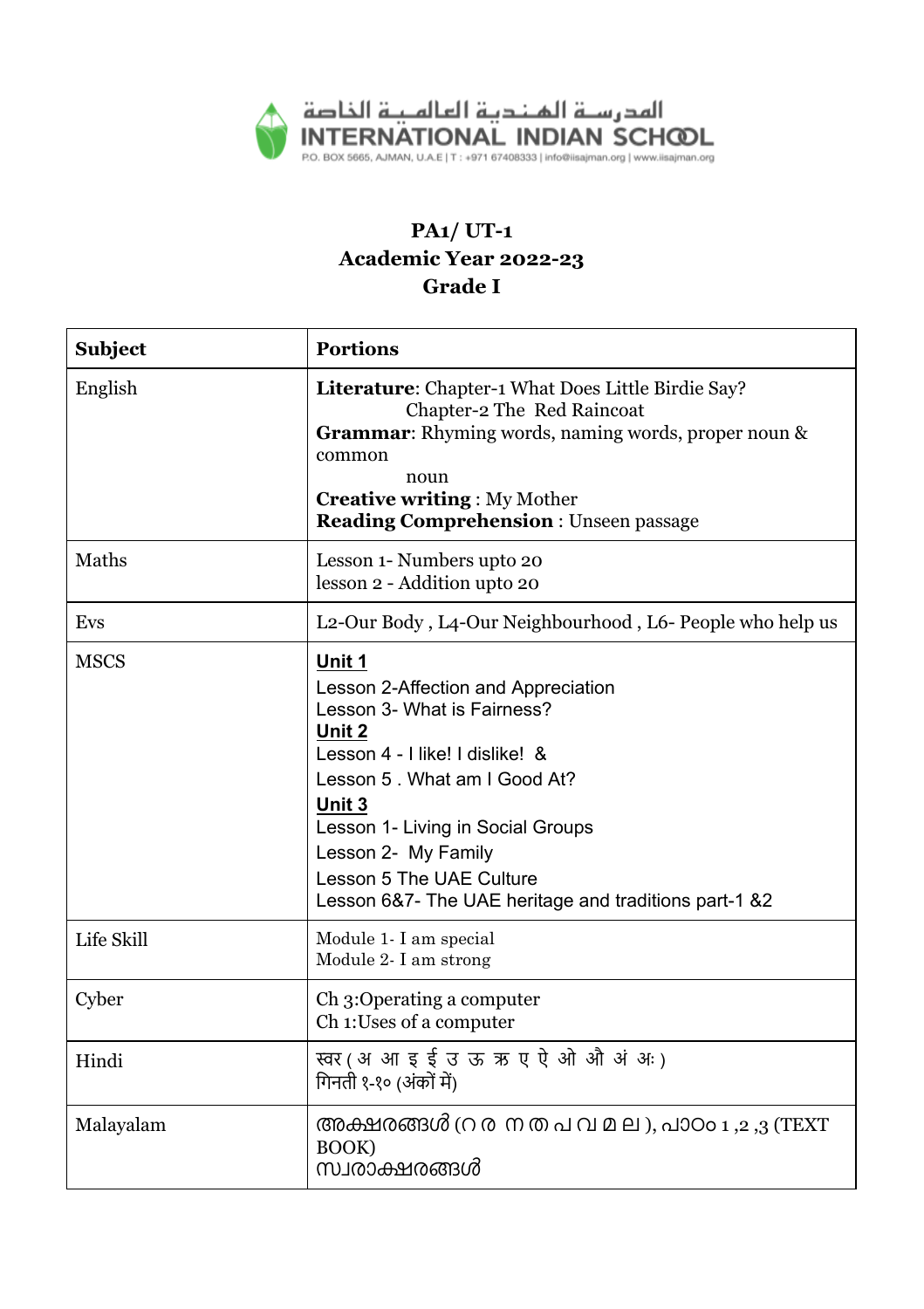| Islamic studies | Unit-1, Lesson-1 "Allah is my lord"<br>Unit-1, Lesson-2 "Surah Al-Fatiha"<br>Unit-1, Lesson-4 "Pillars of Islam" |
|-----------------|------------------------------------------------------------------------------------------------------------------|
| Urduz           | اسباق-ا س <b>ے</b> م تک<br>$1.2.4.5.6.8.10.11.12.13.15.16$ سبق 1،15،16<br>حروف اور انکی تصاویر                   |
| Arabic          | التحية<br>الحروف من حرف الألف إلى الفاء<br>الألوان<br>الأرقام                                                    |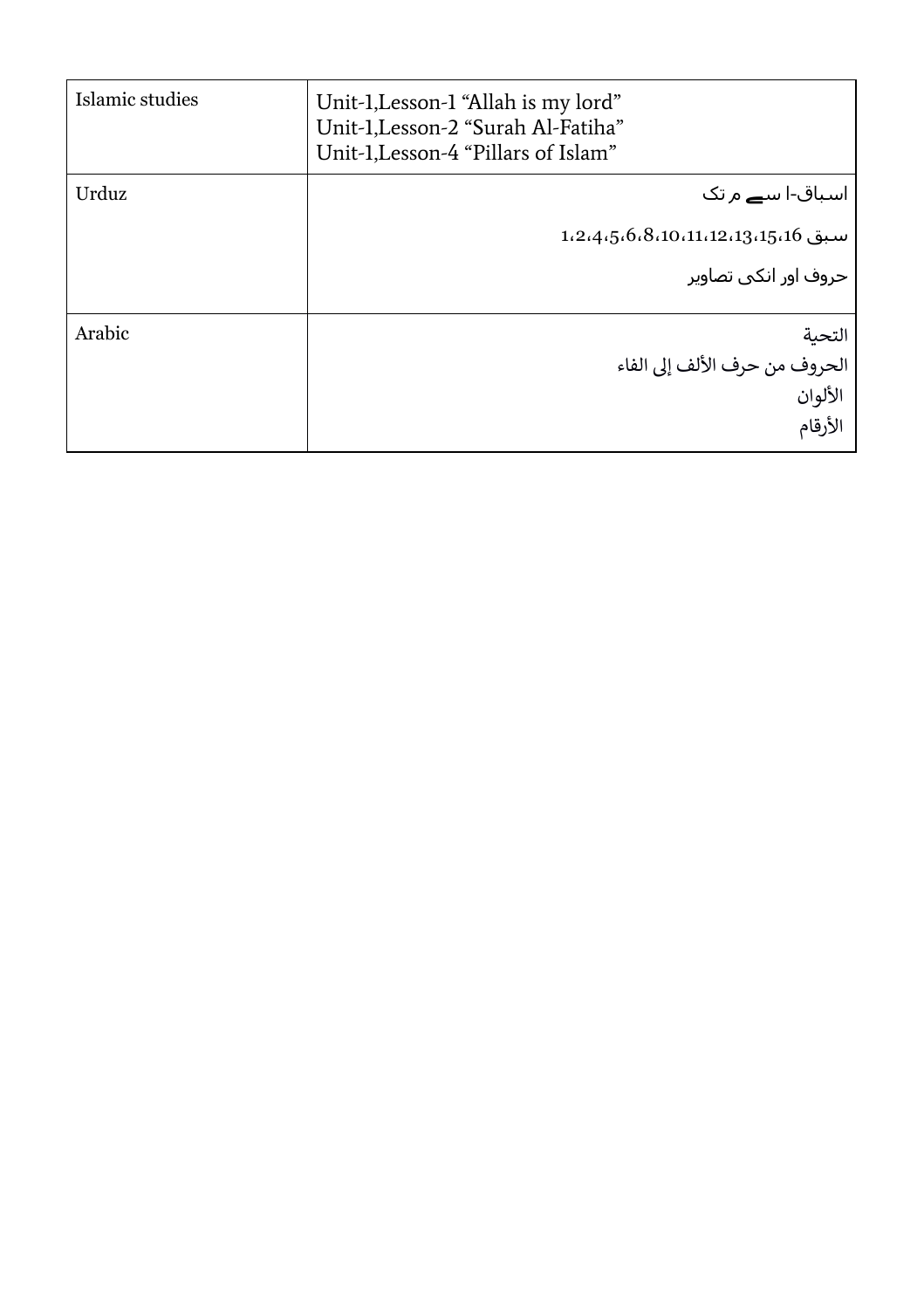# **PA1/ UT1 Academic Year 2022-23 Grade II**

| <b>Subject</b> | <b>Portions</b>                                                                                                                                                                                                                                                                                                                                                                                       |
|----------------|-------------------------------------------------------------------------------------------------------------------------------------------------------------------------------------------------------------------------------------------------------------------------------------------------------------------------------------------------------------------------------------------------------|
| English        | Literature:<br><b>Chapter 1 - Ballpoint Penguins</b><br>Chapter 2 - The Two Sculptors<br>Grammar:<br><b>Common Noun and Proper Noun</b><br>Singular and Plural Noun<br><b>Masculine and Feminine Gender</b><br><b>Countable and Uncountable Nouns</b><br><b>Reflexive Pronoun</b><br><b>Creative Writing:</b><br>Complete the story using given hints<br><b>Reading Comprehension: Unseen passage</b> |
| Maths          | Chapter 1 - Numbers upto 100<br>Chapter 2 - Addition upto 100<br>Chapter 3 - Subtraction upto 100 (till Subtraction with 'o' in the<br>place of the Minuend)<br>Ones                                                                                                                                                                                                                                  |
| Evs            | Chapter 2-My Body<br>Chapter 4- Place to live<br>Chapter 18- Good Habits                                                                                                                                                                                                                                                                                                                              |
| <b>MSCS</b>    | UNIT-1-<br>Lesson 1- Difference and Uniqueness<br>Lesson 2 Respect is a Duty<br>UNIT-2<br>Lesson 3 How Can We Work together?<br>Lesson 4 Our New Team<br>Lesson 5 How Can I Help<br>UNIT-3<br>Lesson 1 The UAE During the Last Century<br>Lesson 2 Natural Resources in the UAE<br>Lesson 3 Life by the Sea<br>Lesson 4 Life in Coastal Cities                                                        |
| Life Skill     | Chapter 1 - I know myself (The shy octopus)<br>Chapter 2 - I understand my feelings (The king who never<br>laughed)<br>Chapter 3 - I understand others (Jack and Sam)                                                                                                                                                                                                                                 |
| Cyber          | Ch 1: Types of computer & Input/Output devices<br>Ch 6: How to communicate?                                                                                                                                                                                                                                                                                                                           |
|                |                                                                                                                                                                                                                                                                                                                                                                                                       |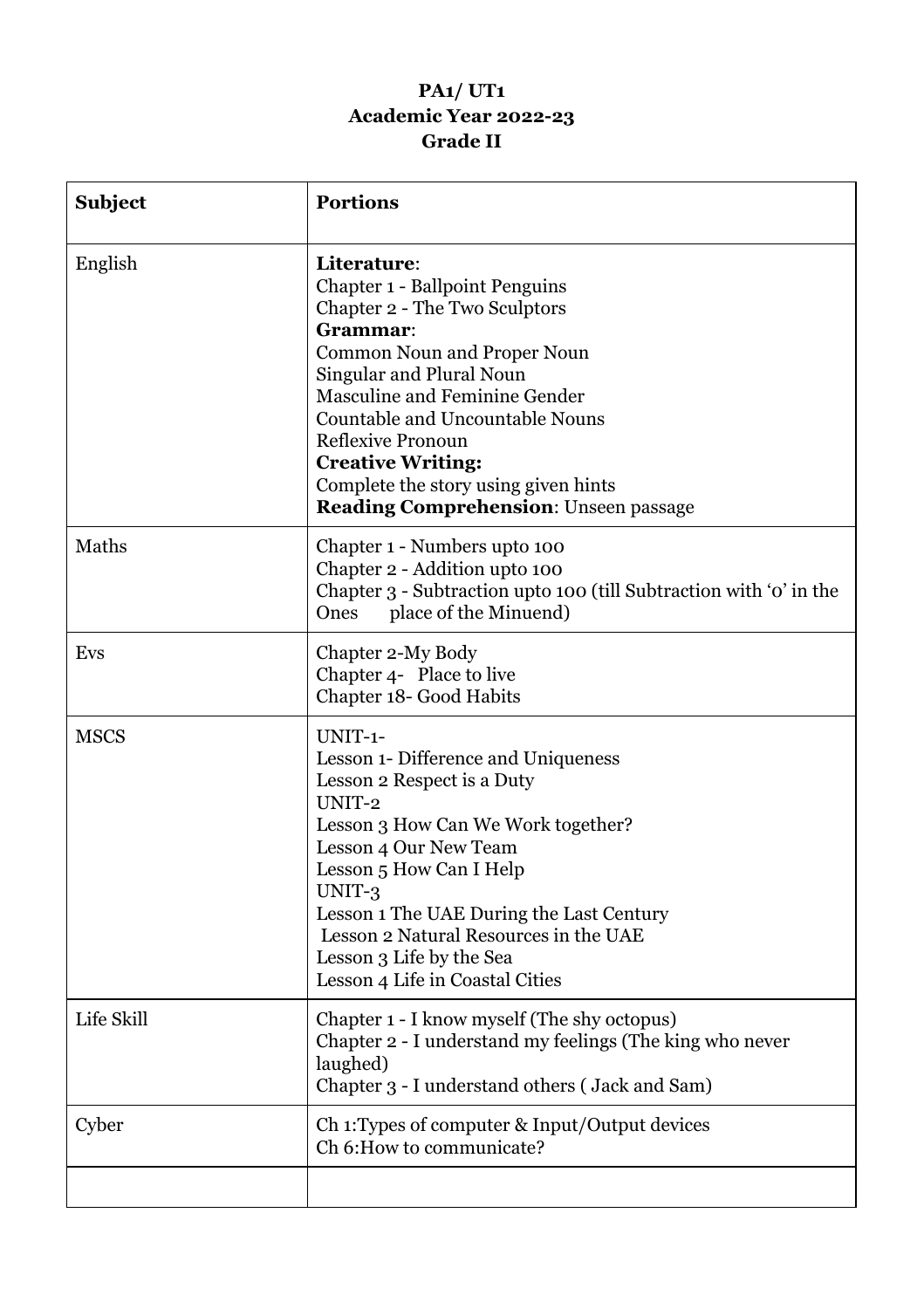| Hindi           | 1. वर्णमाला स्वर और व्यंजन<br>2.     शब्द - रचना  दो वर्णों वाले शब्द , तीन वर्णों वाले शब्द और<br>चार वर्णों वाले शब्द<br>3. आ की मात्रा<br>4. इकी मात्रा<br>5. ई की मात्रा<br>अभ्यास पुस्तिका pg no. 3, 4, 5, 6, 7 & 8 |
|-----------------|--------------------------------------------------------------------------------------------------------------------------------------------------------------------------------------------------------------------------|
| Malayalam       | പാഠം 1 ,മലയാള രാജ്യം<br>പാഠം 2 , ദേശാടനക്കിളികൾ<br>Note book & Text book                                                                                                                                                 |
| Islamic studies | UNIT 1, Chapter 2: Surah Al Asr<br>UNIT-1, Chapter 3: Belief in the Messengers (peace be upon them)<br>UNIT-2, Chapter 3: The Prophet PBUH Loves work                                                                    |
| Urdu            | 1۔ دُعا<br>2۔ گھر اور گھونسلا                                                                                                                                                                                            |
| Arabic          | جِسمي<br>ـ                                                                                                                                                                                                               |
|                 | حَوَاسِي الخَمْس                                                                                                                                                                                                         |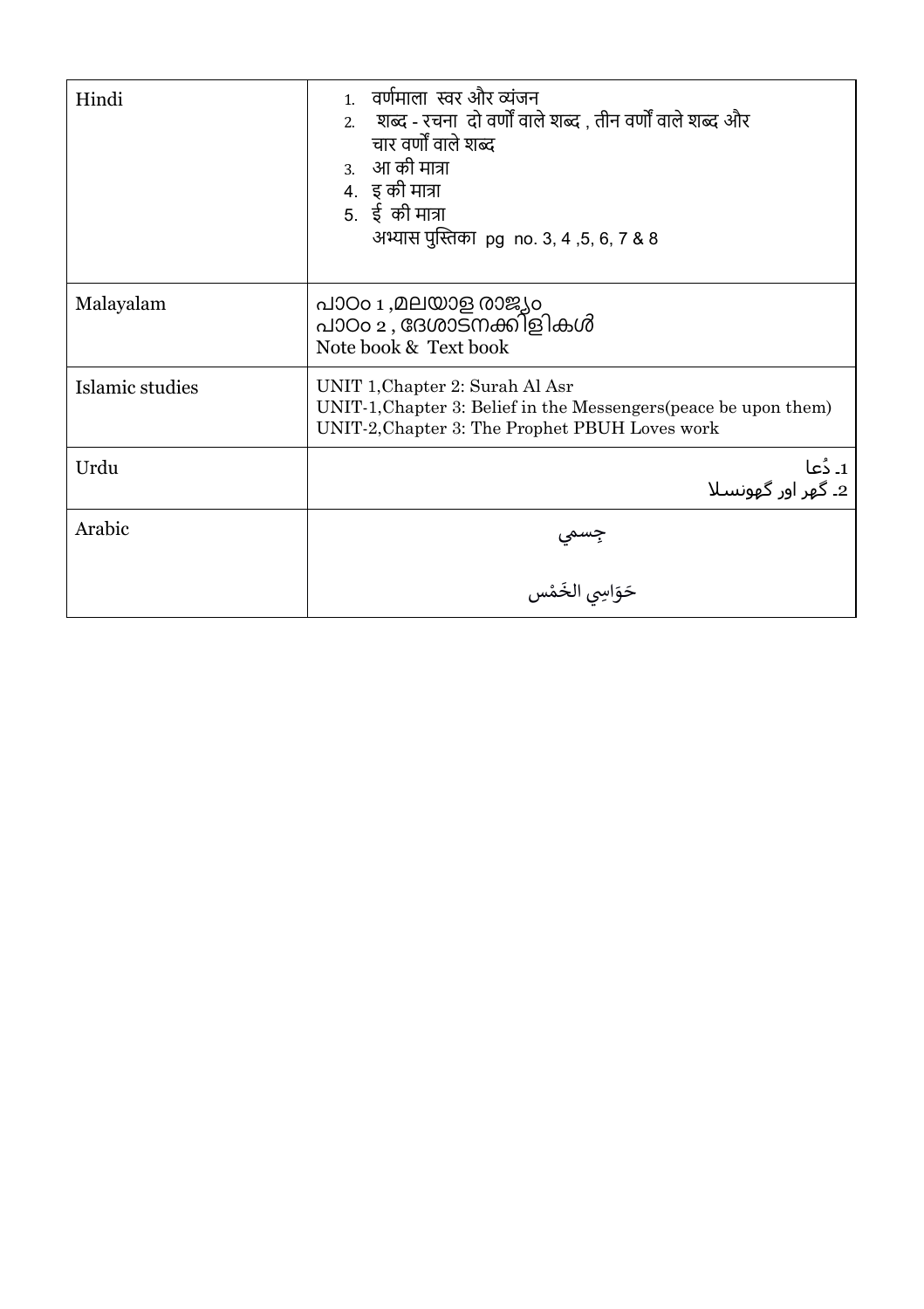# **PA1/ UT-1 Academic Year 2022-23 Grade III**

| <b>Subject</b>        | <b>Portions</b>                                                                                                                                                                                                                                                                                                |
|-----------------------|----------------------------------------------------------------------------------------------------------------------------------------------------------------------------------------------------------------------------------------------------------------------------------------------------------------|
| English               | Literature<br>Chapter 1 - Everyday Things<br>Chapter 2 - Rikki tikki tavi Goes Exploring<br>Chapter 3 - The Tease<br>Grammar<br>Compound words<br><b>Types of Nouns</b><br><b>Helping or Auxiliary Verbs</b><br>Subject & Predicate<br><b>Writing</b><br>Paragraph Writing<br><b>Reading</b><br>Unseen passage |
| Maths                 | <b>Chapter 1-Numbers</b><br>Chapter 2- Addition                                                                                                                                                                                                                                                                |
| <b>MSCS</b>           | Unit-1<br>(Lesson 1 & 2 - Equality - Am I a Fair Person & Discrimination)<br>Unit-2<br>(Lesson -1&2 -My Place in the World & What Do I Know about<br>Where I Live?)<br>Unit-3<br>Lesson-1 - Landforms<br>Lesson-2 Bodies of water<br>Lesson - 3&4- Natural resources and other Natural Resources               |
| <b>SOCIAL STUDIES</b> | <b>Chapter 1- Our Earth</b><br>Chapter 2 - Knowing Our Earth<br>Chapter 3 - Our Neighbours                                                                                                                                                                                                                     |
| Science               | Chapter1-Living things and Non-living things<br>Chapter 2-Parts of a plant<br>Chapter 3-Eating Habits of Animals (Till page 27)                                                                                                                                                                                |
| Life Skill            | Chapter 1-I am Unique<br>Chapter 2-I am Sensible                                                                                                                                                                                                                                                               |
| Computer science      | Module 1: Computer Hardware and Software<br>Module 5: Algorithm Using Visual Coding                                                                                                                                                                                                                            |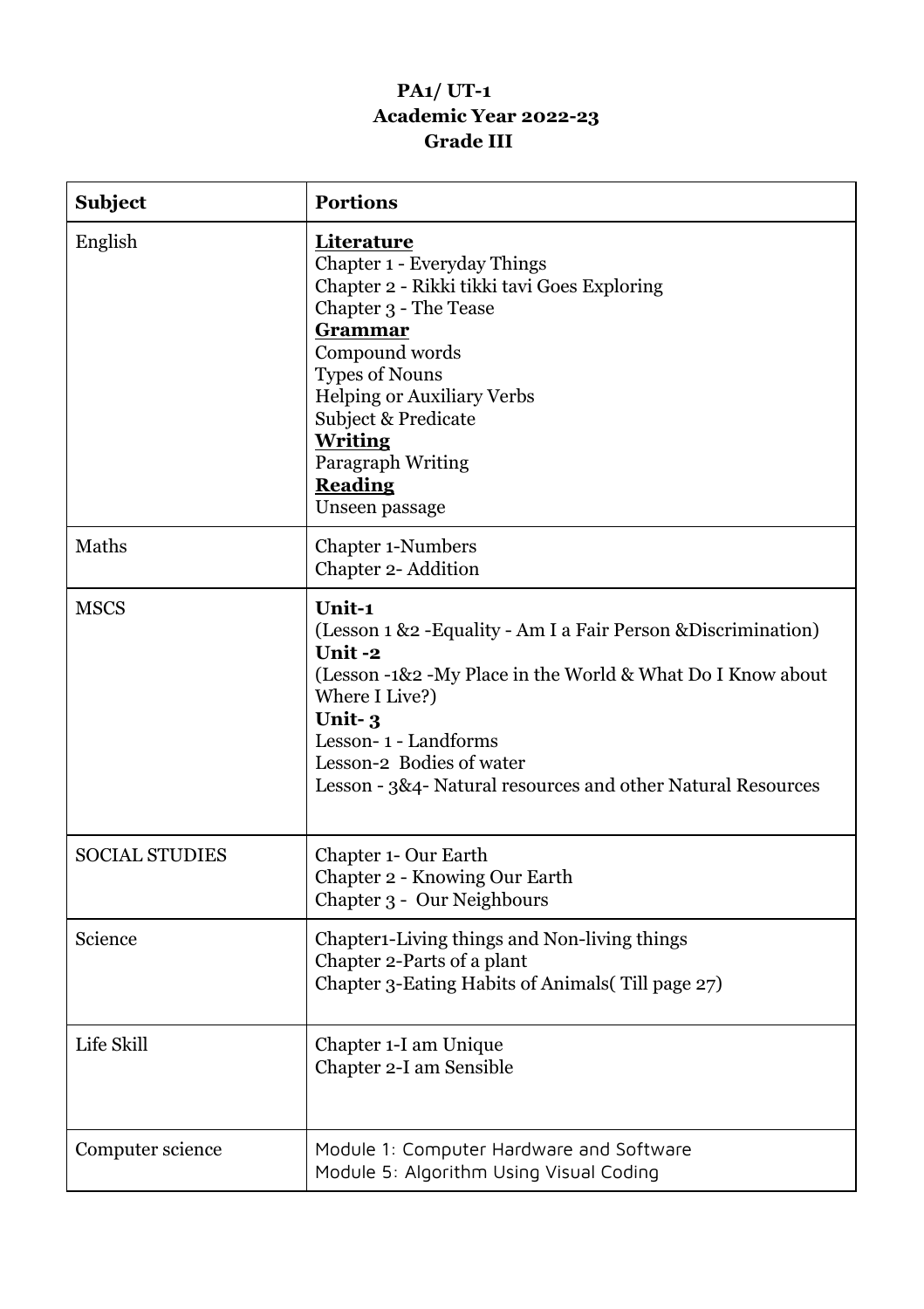| Hindi           | पाठ -१) सूरज आया (कविता )                                                                                               |
|-----------------|-------------------------------------------------------------------------------------------------------------------------|
|                 | पाठ - ३. आसमान गिरा (कहानी)                                                                                             |
|                 | पाठ - ६ ब्रूनो मिल गया (पत्र)                                                                                           |
|                 | व्याकरण - संज्ञा , सर्वनाम                                                                                              |
|                 |                                                                                                                         |
| Malayalam       | പാഠo -1 -മുല്ല<br>പാഠം -2 - ജവഹർലാൽ നെഹ്രുവും അണ്ണാർക്കണ്ണനും<br>വ്യാകരണം - നാമം - വകഭേദങ്ങൾ                            |
| Islamic studies | Unit-1 Lesson-4 Surah al Alaq.<br>Unit-2 Lesson-3 The condition and nullifies of<br>prayer.<br>Unit-3 Lesson-2 Fasting. |
| Urdu            | 1 نظم- سا ر ک د نیا کے ما لک<br>2 سيق- طوطے کي چا لا کي                                                                 |
| Arabic          | أول يوم في المدرسة<br>صباح كل يوم                                                                                       |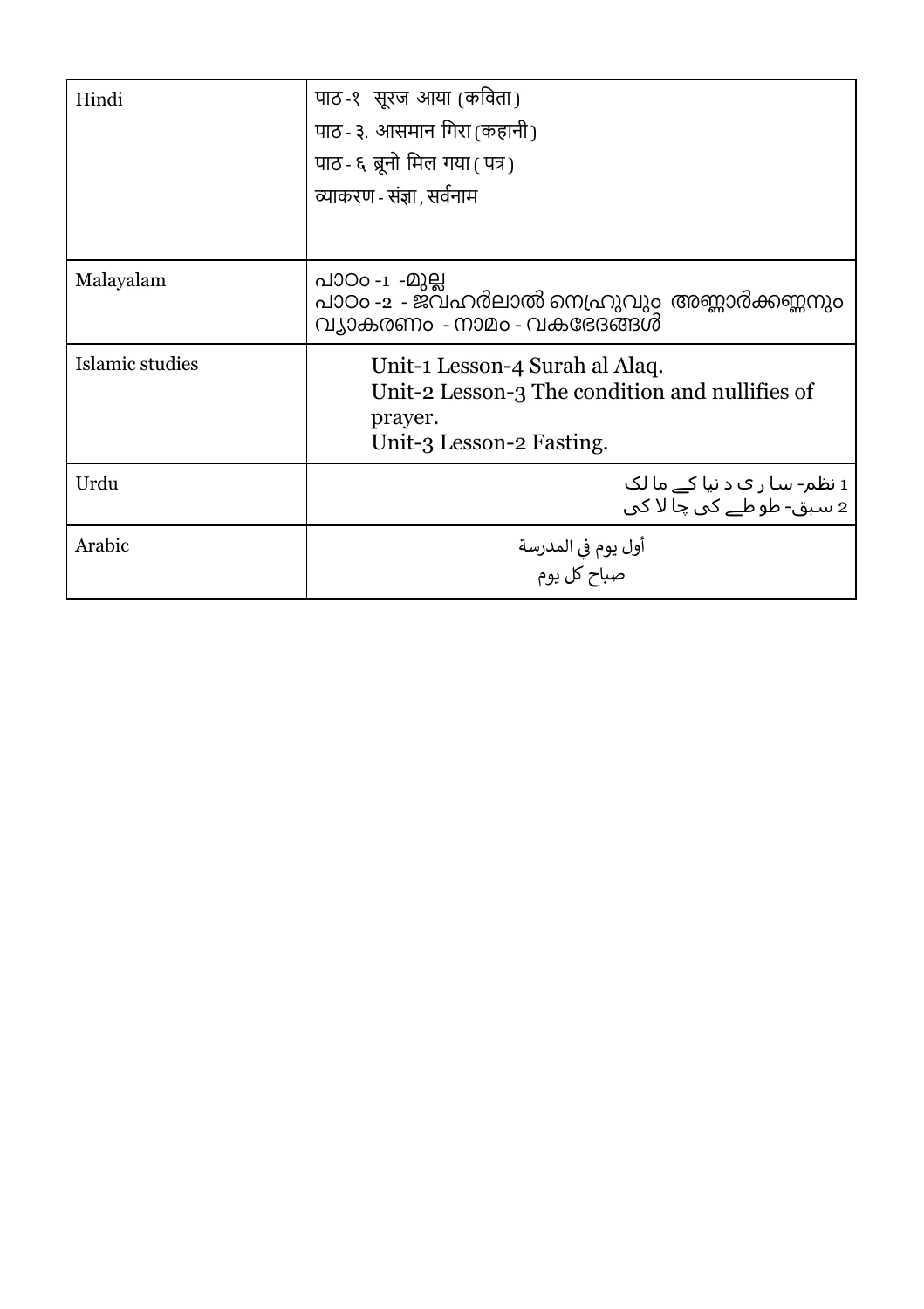# **PA1/ UT-1 Academic Year 2022-23 Grade IV**

| <b>Subject</b> | <b>Portions</b>                                                                                                                                                                                                                                                                                                                                                                                                                                                 |
|----------------|-----------------------------------------------------------------------------------------------------------------------------------------------------------------------------------------------------------------------------------------------------------------------------------------------------------------------------------------------------------------------------------------------------------------------------------------------------------------|
| English        | Literature<br>The sounds in the evening<br><b>Black Beauty</b><br>The fifth golden ticket<br>Grammar<br>Types of sentences & Transformation of sentences<br>Types of nouns<br>Present & past participle, Gerund<br>Transitive & Intransitive verbs<br><b>Writing</b><br>Paragraph Writing<br><b>Reading Comprehension</b>                                                                                                                                       |
| Maths          | Chapter-12- Symmetry and Patterns.<br><b>Chapter-1 Large Numbers</b><br>Chapter-2 Addition<br>Chapter-3 Subtraction<br>(Subtraction of Large Numbers &<br>Properties of subtraction)                                                                                                                                                                                                                                                                            |
| Science        | <b>Chapter-1 Adaptations in plants</b><br>Chapter-3 Adaptations in Animals (Till Scavengers, Page32)                                                                                                                                                                                                                                                                                                                                                            |
| <b>MSCS</b>    | <b>UNIT 1 - COMPASSION AND EMPATHY</b><br>L 1 - HOW DO I RESPECT OTHERS<br>L 2- MERCY, SYMPATHY AND EMPATHY<br><b>UNIT 2 - GROWING UP AND WELL BEING</b><br>L 1 - DEVELOPMENT OF BOTH MIND AND BODY TO ACHIEVE<br><b>SUCCESS</b><br>L 2- GROWTH AND DEVELOPMENT IN SUITABLE CONDITIONS<br>UNIT 3- PRACTICING SYMPATHY AND EMPATHY<br>L 1- WEATHER, CLIMATE AND CLIMATE ZONE<br>L 2- IMPACT OF LANDFORMS AND CLIMATE ON PEOPLE<br><b>L 3- NATURE OF WILDLIFE</b> |
| Social Science | Chapter 1: India:Our Country<br>Chapter 2: The Northern Mountains<br>Chapter 3: The Northern Plains                                                                                                                                                                                                                                                                                                                                                             |
| Life Skill     | Module 1: I am Self Aware<br>Module 2: I am Emotionally Strong                                                                                                                                                                                                                                                                                                                                                                                                  |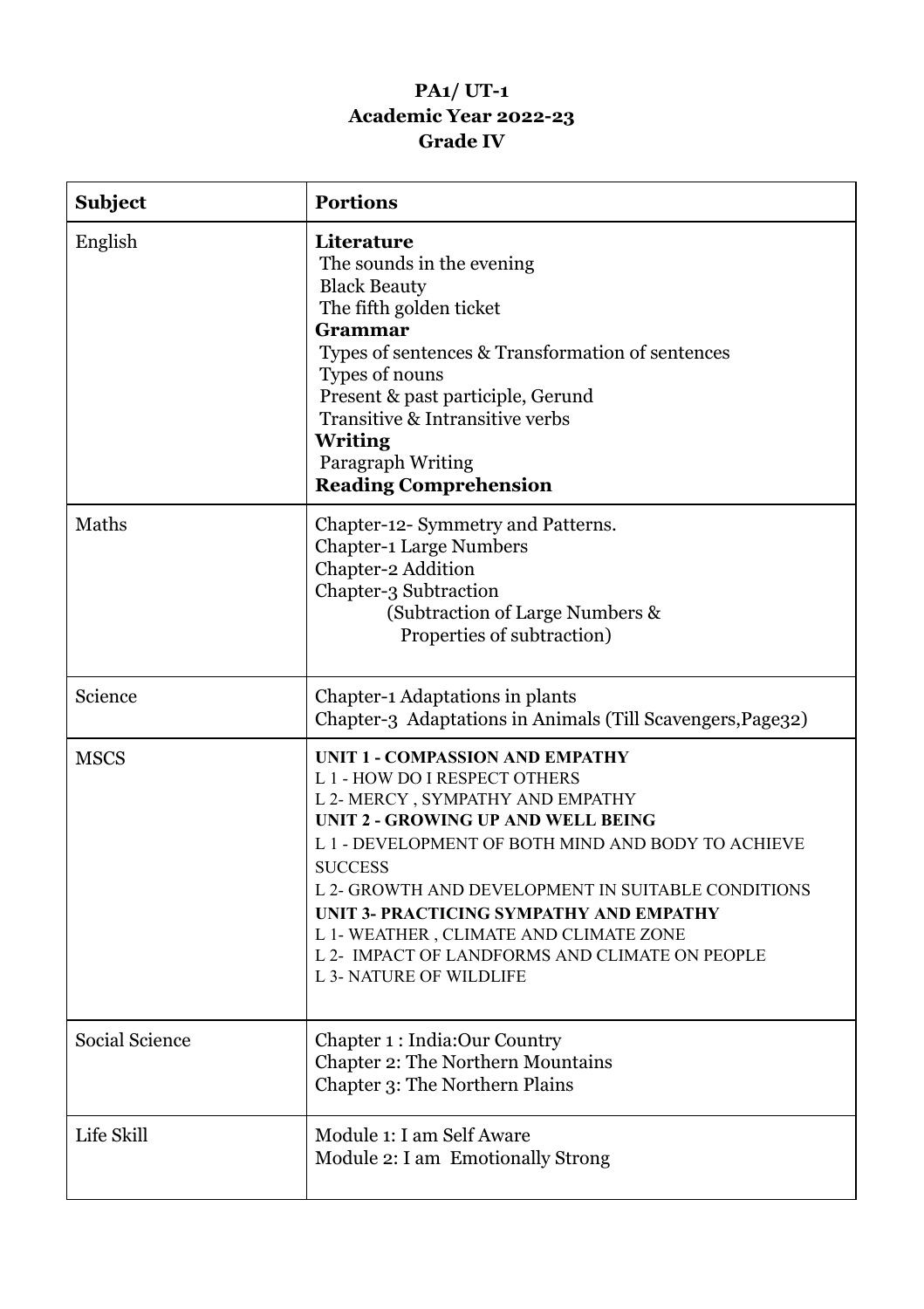| Cyber           | Module 1: Files and Folders<br>Module 3: Google Docs                                                                                                   |
|-----------------|--------------------------------------------------------------------------------------------------------------------------------------------------------|
| Hindi           | पाठ -१) वर्षा रानी (कविता)                                                                                                                             |
|                 | पाठ) -२) अनोखा जादू का खेल (कहानी)                                                                                                                     |
|                 | पाठ - ३ मैं टी वी हूँ (कहानी)                                                                                                                          |
|                 | व्याकरण - संज्ञा ,सर्वनाम ,चित्र वर्णन ,अपठित गद्यांश , गिनती -४१ से ६० तक ।                                                                           |
| Malayalam       | പാഠം -1 -അമ്മുവിന്റെ ആട്ടിൻകുട്ടി<br>പാഠം -2 -എന്റെ കുട്ടിക്കാലം<br>രചന -എന്റെ വിദ്യാലയം<br>വ്യാകരണം -പൂർണ വിരാമം ,ചോദ്യചിഹ്നം<br>,ആശ്ചര്യചിഹ്നം ,അകലം |
| Islamic studies | Unit-1 Lesson-1 Etiquette of entering and leaving a house.<br>Lesson-2 Surah al Buruj.<br>Unit-2 Lesson-3 Verification of news.                        |
| Urdu            | 1 نظم - صبح کی ا مد<br>2 سـبق- چڑ یا ا و ر پو د ـے کی کہانی                                                                                            |
| Arabic          | زيارة الى مدينة الجمال                                                                                                                                 |
|                 | جولة في مدرستى                                                                                                                                         |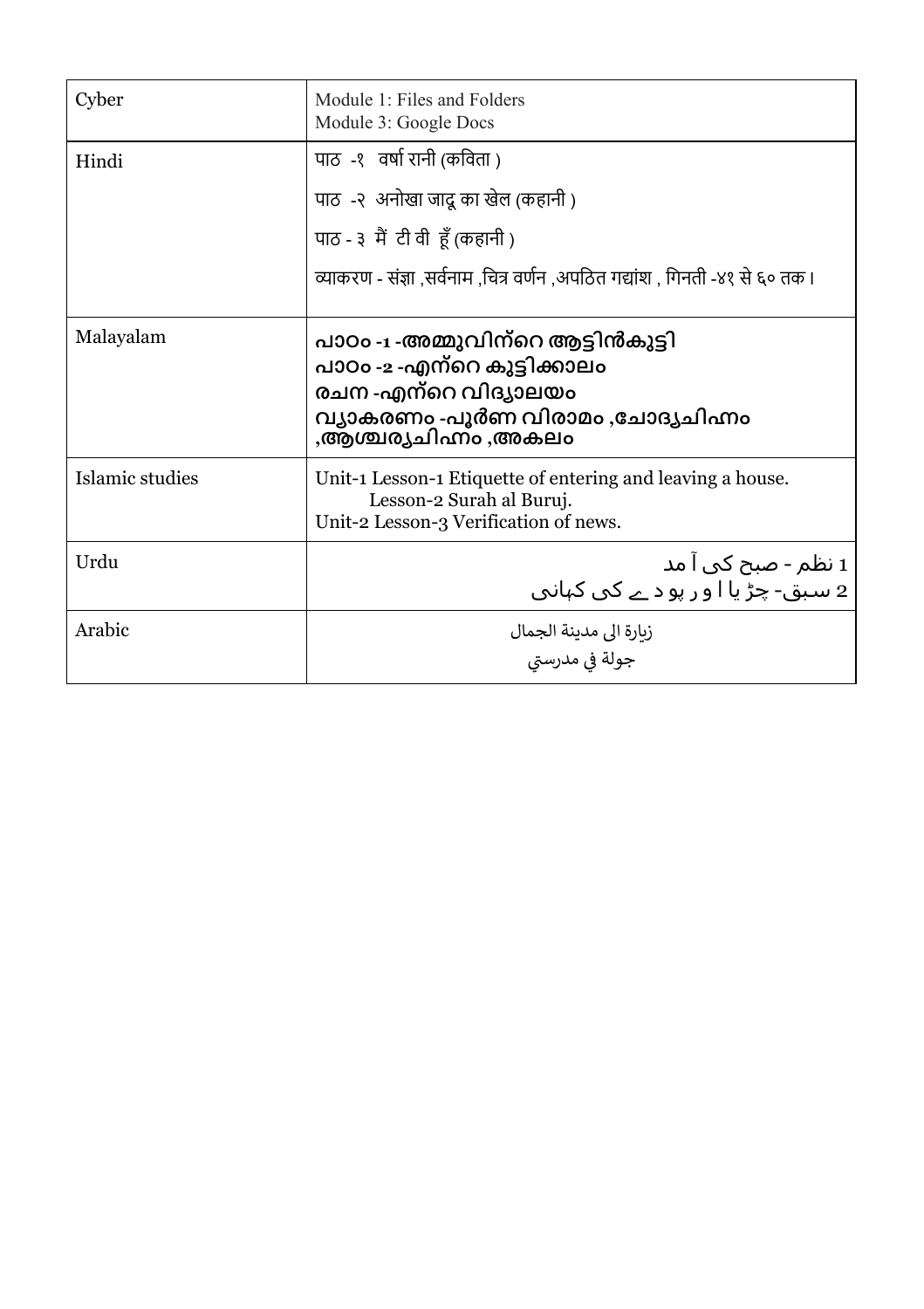# **PA1/ UT-1 Academic Year 2022-23 Grade V**

| <b>Subject</b>        | <b>Portions</b>                                                                                                                                                                                                                                                                                                                                                                                           |
|-----------------------|-----------------------------------------------------------------------------------------------------------------------------------------------------------------------------------------------------------------------------------------------------------------------------------------------------------------------------------------------------------------------------------------------------------|
| English               | Literature<br>Chapter 1 - The Dream Catcher<br>Chapter 2 - Godfrey Gordon Gustavus Gore (poem)<br>Chapter 3 - Bravo Amir Agha<br>Grammar<br>Suffix & Prefix<br><b>Types of Nouns</b><br>Synonyms & Antonyms<br>Prepositions<br>Interrogative Pronouns & Interrogative Adjectives<br><b>Writing</b><br>Descriptive Paragraph<br><b>Factual Paragraph</b><br><b>Reading Comprehension</b>                   |
| Maths                 | <b>Chapter-1 Large Numbers</b><br>Chapter-2 Operations with large numbers<br><b>Chapter-3 Symmetry and Patterns</b>                                                                                                                                                                                                                                                                                       |
| Science               | <b>Chapter 1-More about Plants</b><br>Chapter 2- Animals in their surroundings                                                                                                                                                                                                                                                                                                                            |
| <b>MSCS</b>           | Unit 1: Charity, Sympathy and Generosity<br>(Lesson 1 Charity, Sympathy and Generosity &<br>Lesson 2 Moral Dilemma)<br>Unit 2: Me and My World<br>(Lesson 1 What Do We Mean by Responsibility? &<br>Lesson 2 Assume Self-responsibility for My Own Good)<br><b>Unit 3- Ancient Civilizations</b><br>Lesson 1- Prehistory<br>Lesson 2- Ancient Egypt and the Nile<br>Lesson 3- Mesopotamia and Agriculture |
| <b>Social Studies</b> | Chapter 1 Maps and Globes<br><b>Chapter 2 Parallels and Meridians</b><br>Chapter 19 Struggle towards freedom                                                                                                                                                                                                                                                                                              |
| Life Skill            | Module 1- Knowing about myself<br>Module 2- Making myself stronger                                                                                                                                                                                                                                                                                                                                        |
| Cyber                 | Module 1: Computer Languages, Algorithm & Flowchart<br>Module 3: Google Forms                                                                                                                                                                                                                                                                                                                             |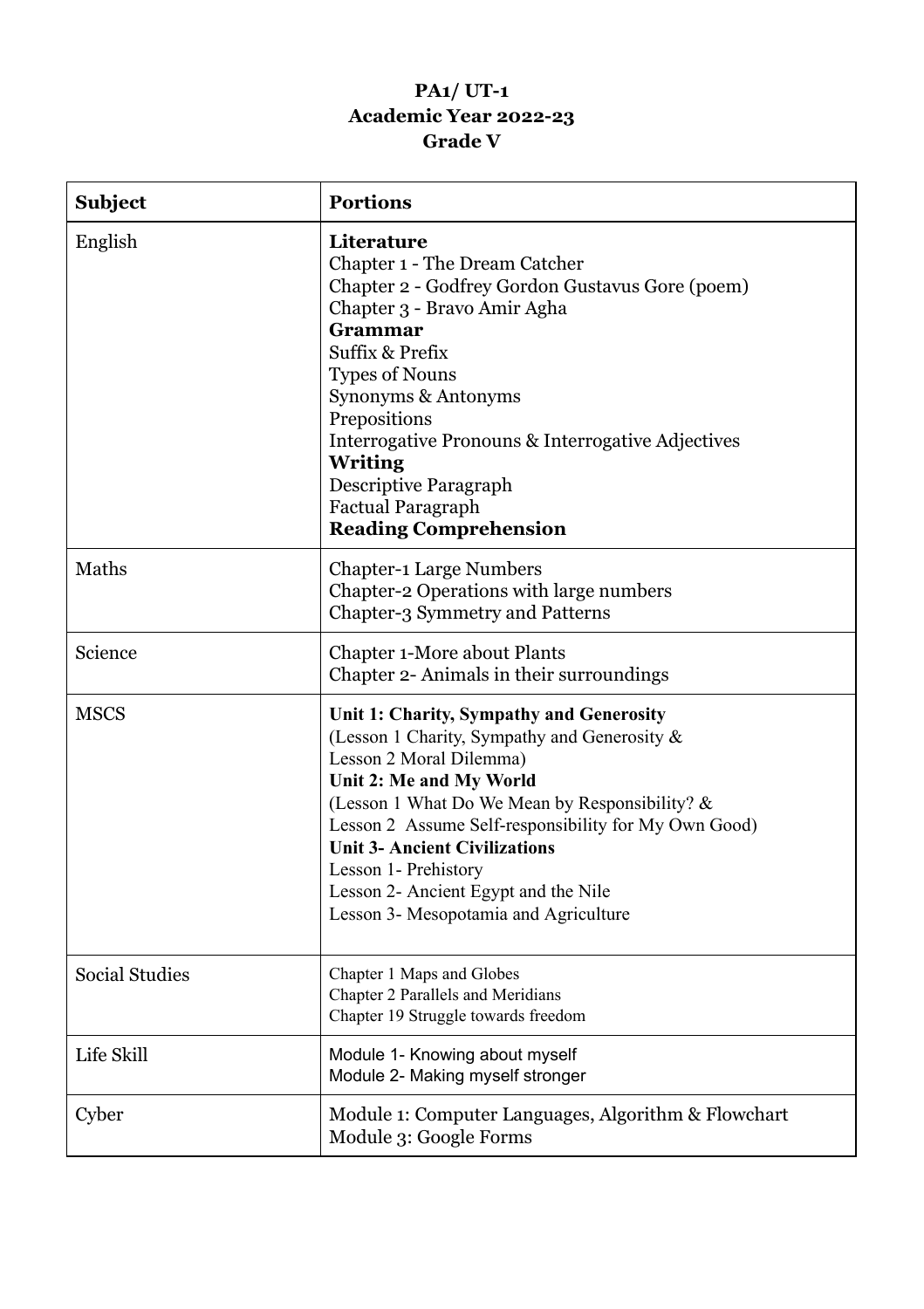| Hindi           | पाठ १ - प्रकृति कहती है (कविता )                                                                                                |
|-----------------|---------------------------------------------------------------------------------------------------------------------------------|
|                 | पाठ २ - ईदगाह (कहानी)                                                                                                           |
|                 | पाठ ३ - बात ऐसे  बनी (कहानी)                                                                                                    |
|                 | व्याकरण -संज्ञा ,सर्वनाम ,उपसर्ग , अपठित गद्यांश।                                                                               |
| Malayalam       | പാഠം 1 - എന്റെ ഭാഷ<br>പാഠം - 2 - ശ്രീബുദ്ധനും മാൻകിടാവും<br>പാഠം - 3 -പോകൊല്ല പൂക്കാലമേ നീ<br>വ്യാകരണം - നാമം  , ക്രിയ ,വിശേഷണം |
| Islamic studies | Unit-1 Lesson-1 Surah al Infitar.<br>Lesson-2 The real Bankrupt.<br>Unit-2 Lesson-3 Belief in the Day of Judgement.             |
| Urdu            | 1- کسان کې د عا ( نظم)<br>2- نا د ا ن کچهو ا<br>3-بي بي فاطمہ<br>گر ا ئمر                                                       |
| Arabic          | ألعاب الكرة<br>ركوب الخيل                                                                                                       |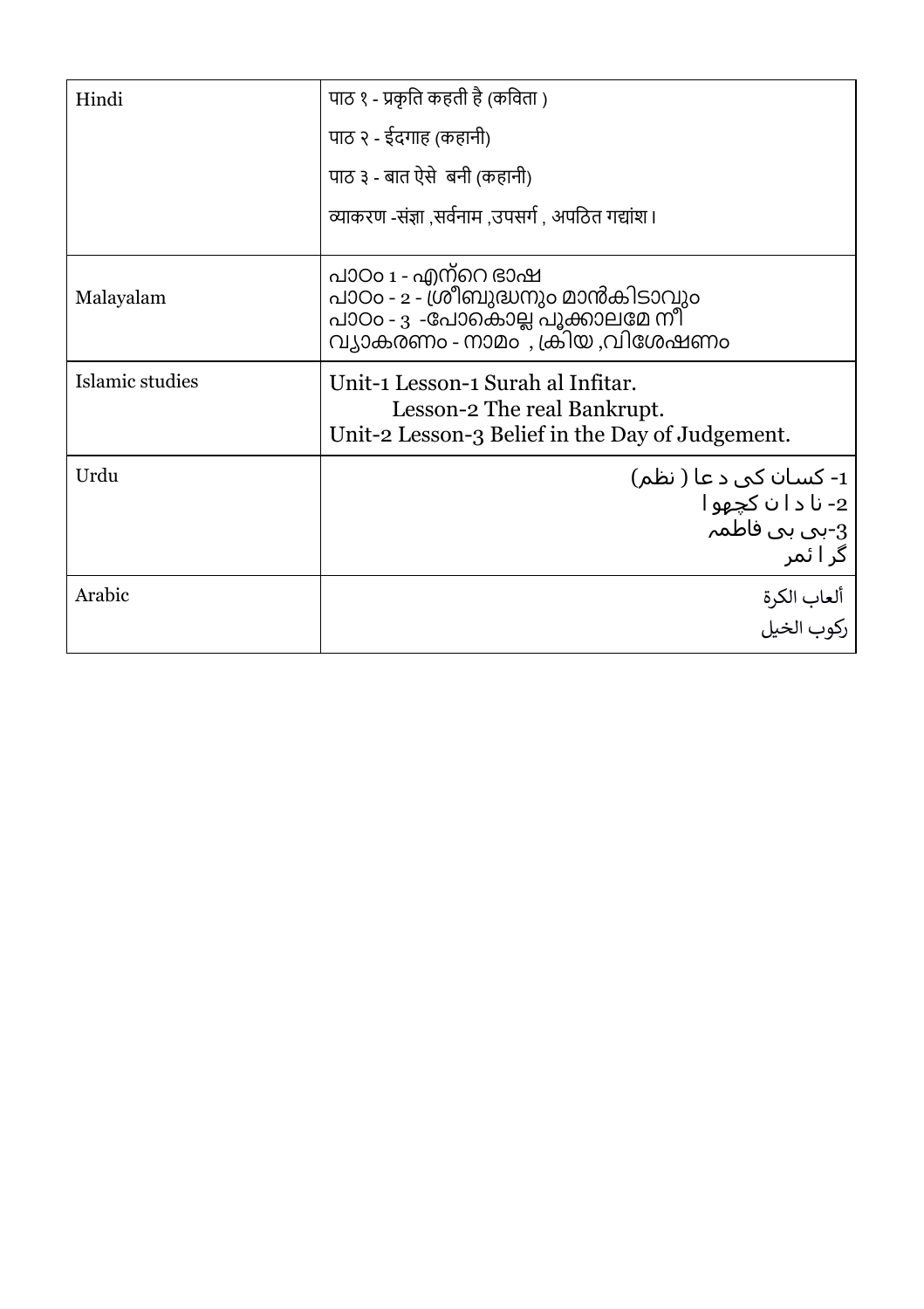### **PA1 /UT1 Academic Year 2022-23 Grade -VI**

| Subject               | <b>Portions</b>                                                                                                                                                                                                                                                                                                             |
|-----------------------|-----------------------------------------------------------------------------------------------------------------------------------------------------------------------------------------------------------------------------------------------------------------------------------------------------------------------------|
| English               | Literature:<br><b>Lesson 1- Mr Toad's adventure</b><br><b>Lesson 2-</b> In morning Dew<br><b>Lesson 3-</b> Cats paradise<br>Grammar:<br>Parts of speech<br>Coordinating conjunction, Correlative conjunctions &<br>Subordinating conjunctions<br><b>Creative writing:</b><br>Writing a character sketch<br>Writing an email |
| Mathematics           | Chapter 1: Knowing our Numbers<br>Chapter 2 : Whole Numbers<br>Chapter 3 : Playing with numbers (up to LCM).                                                                                                                                                                                                                |
| Cyber                 | CHAPTER-1-INTRODUCTION TO HTML,CSS & JAVASCRIPT<br><b>CHAPTER-2-A Static Website</b>                                                                                                                                                                                                                                        |
| <b>SOCIAL SCIENCE</b> | 1. What, where, how and When<br>2. Planet earth and solar system<br>3. Understanding Diversity<br>4. The Earliest People                                                                                                                                                                                                    |
| Science               | Physics-Chapter 11-Measurement and Motion(till estimation in<br>measurement)<br>CHEMISTRY: CHAPTER 4- SORTING MATERIALS INTO GROUPS<br><b>BIO-CHAPTER 1- Food and Its Sources</b>                                                                                                                                           |
| Hindi                 | वह चिड़िया  जो,नादान दोस्त,अक्षरों का महत्व                                                                                                                                                                                                                                                                                 |
| Malayalam             | പാഠo -1 -പ്രഭാത ഗീതം<br>പാഠം -2-മനസിലെ മണിവിളക്ക്<br>വ്യാകരണം -വിധിവാക്യം , നിഷേധവാക്യം<br>,ചോദ്യവാക്യം<br>കത്ത് -അനൗപചാരികം                                                                                                                                                                                                |
|                       |                                                                                                                                                                                                                                                                                                                             |

L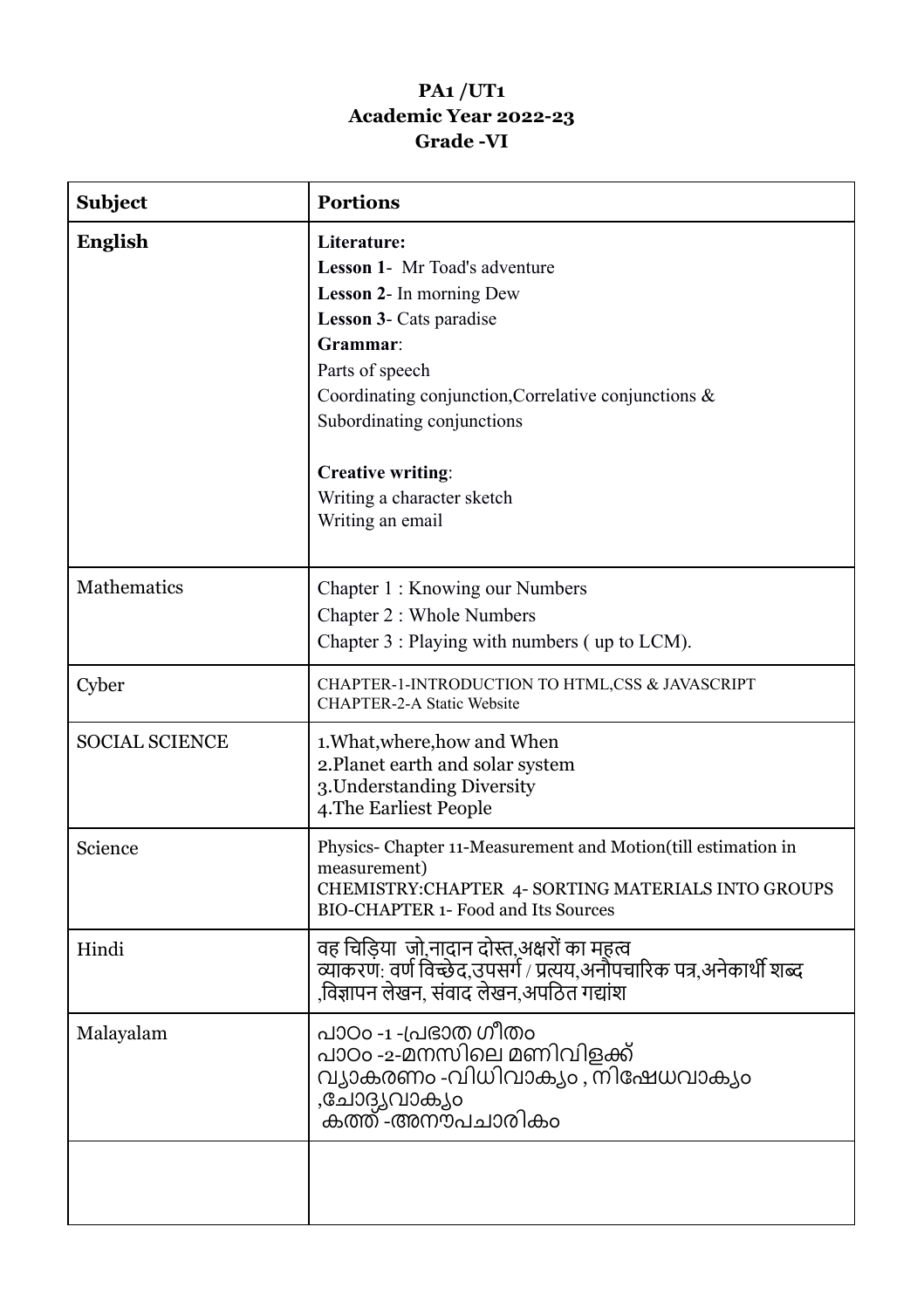| Urdu            |                                                                                                                                                                                                                                                                                                                                                                                                              |
|-----------------|--------------------------------------------------------------------------------------------------------------------------------------------------------------------------------------------------------------------------------------------------------------------------------------------------------------------------------------------------------------------------------------------------------------|
|                 |                                                                                                                                                                                                                                                                                                                                                                                                              |
|                 | نظم:مٹی کا دیا<br>سبق:عقل مند کسان<br>نظم:ایک پہاڑ اور گلہری<br>سبق:حضرت محمد                                                                                                                                                                                                                                                                                                                                |
|                 |                                                                                                                                                                                                                                                                                                                                                                                                              |
| Moral science   | Chapter 1. Make Me a Channel of Peace<br>Chapter 2. What is My Destiny<br>Chapter 3. One Fine Day<br>Chapter 4. A Beggar becomes a Soldier                                                                                                                                                                                                                                                                   |
| Islamic studies | UNIT 1 LESSON 1 SURAH SAJDHA   THE TRUE BOOK ]<br>UNIT 2 LESSON 4 MOSQUE MANNERS.<br>UNIT 2 LESSON 5 LIFE IN MADINAH.                                                                                                                                                                                                                                                                                        |
| <b>MSCS</b>     | Unit- 1 Equality and Justice as Fairness.<br>L3-Distributive justice.<br>L4-Standards of distributive justice.<br>Unit 2: Physical Health and Diet.<br>L4-Types of diseases.<br>L5-Disease Prevention.<br>Unit 3: Perspectives of People through Time - Spotlight on Transitions in<br>Europe.<br>L1-After the fall of the Roman Empire.<br>L2-The High Middle Ages Of Europe.<br>L3-The Republic of Venice. |
| Arabic          | الوحدة الأولى - مال و أعمال<br>احتياجاتي ورغباتي<br>الوحدة الأولى - مال وأعمال<br>سوق العمل                                                                                                                                                                                                                                                                                                                  |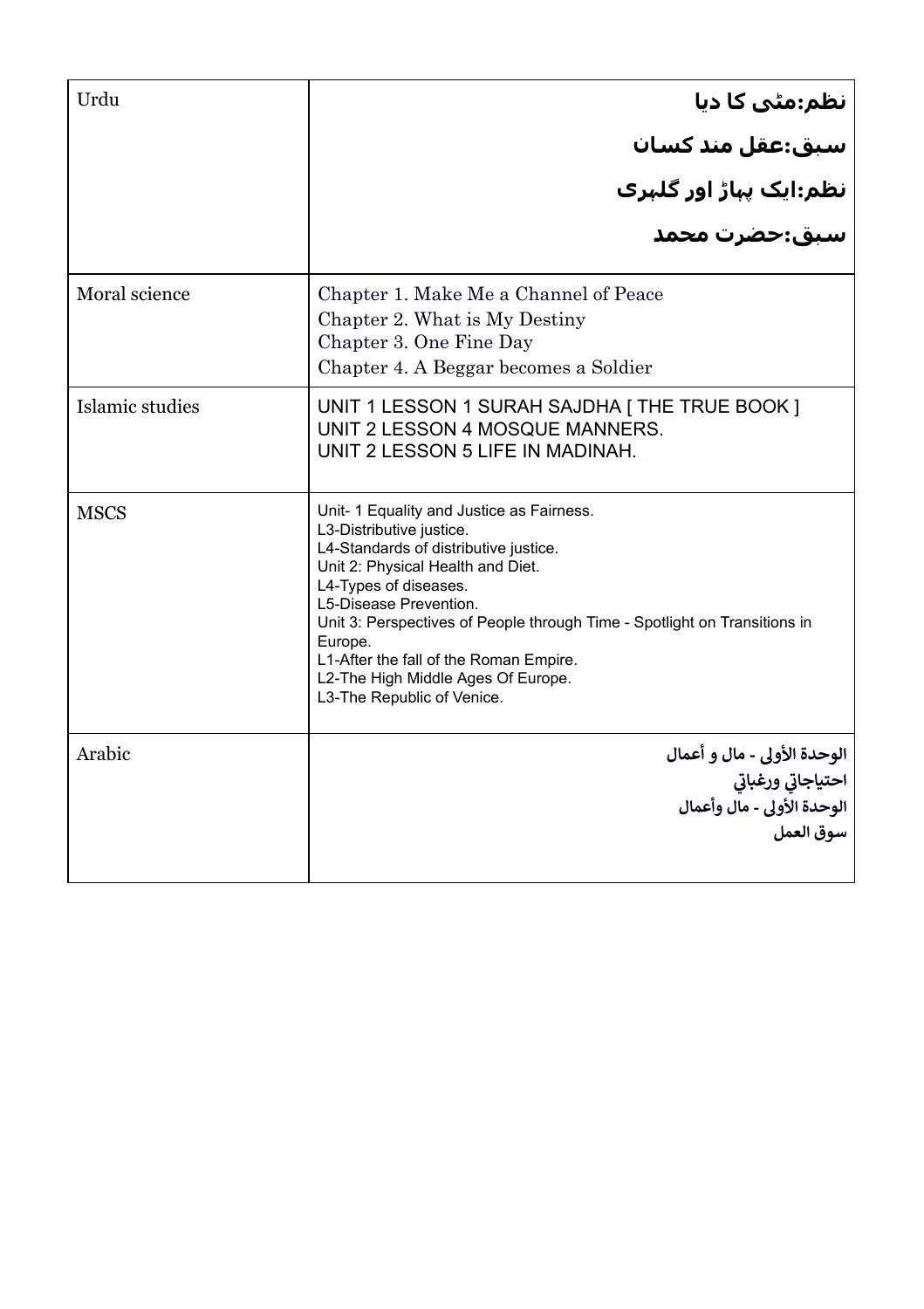### **PA1/UT1 Academic Year 2022-23 Grade -VII**

| <b>Subject</b>        | <b>Portions</b>                                                                                                                                                                                              |
|-----------------------|--------------------------------------------------------------------------------------------------------------------------------------------------------------------------------------------------------------|
| <b>English</b>        | Literature<br>Of Magic Lamps and Genies<br>On the Grasshopper and Cricket<br>The Luncheon<br><u>Grammar</u><br>Pronouns<br>Prepositions<br>Conjunctions<br><u>Writing</u><br>Email<br><b>Informal Letter</b> |
| Mathematics           | Chapter-1. Integers<br>Chapter-2. Fractions and Decimals<br>Chapter-3. Data Handling                                                                                                                         |
| Cyber                 | Chapter 2-Programming concepts using Visual coding<br>Chapter 3- Database                                                                                                                                    |
| <b>SOCIAL SCIENCE</b> | History Ch:1 Tracing Changes in the medieval Period<br>Geography Ch:2 Interior of the Earth.<br>Political life: Ch1 On Equality                                                                              |
| Science               | <b>CHEM</b> : Chapter:6-Acids, Bases and Salts (Till indicators)<br>BIO: Chapter 1-Nutrition in plants<br>PHY: Chapter 4- Heat and Temperature(till effects of heat)                                         |
| Hindi                 | Lesson: हम पंछी उन्मुक्त गगन के ,मिठाईवाला, चिड़िया की बच्ची<br>व्याकरण: व्यजंन, विसर्ग संधि, औपचारिक पत्र लेखन, .मुहावरे, पर्यायवाची,<br>अपठित गद्यांश                                                      |
| Malayalam             | വിദ്യ തന്നെ മഹാധനം<br>കാര്ുണ്യത്തിന്റെ വില<br>സന്ധി<br>കത്ത് (അനൗപചാരികം )                                                                                                                                   |
| Urdu                  |                                                                                                                                                                                                              |
|                       | نظم:میرا وطن<br>سبق: بی امّاں                                                                                                                                                                                |
|                       | نظم: بہار<br>سبق:اعتبار                                                                                                                                                                                      |
|                       |                                                                                                                                                                                                              |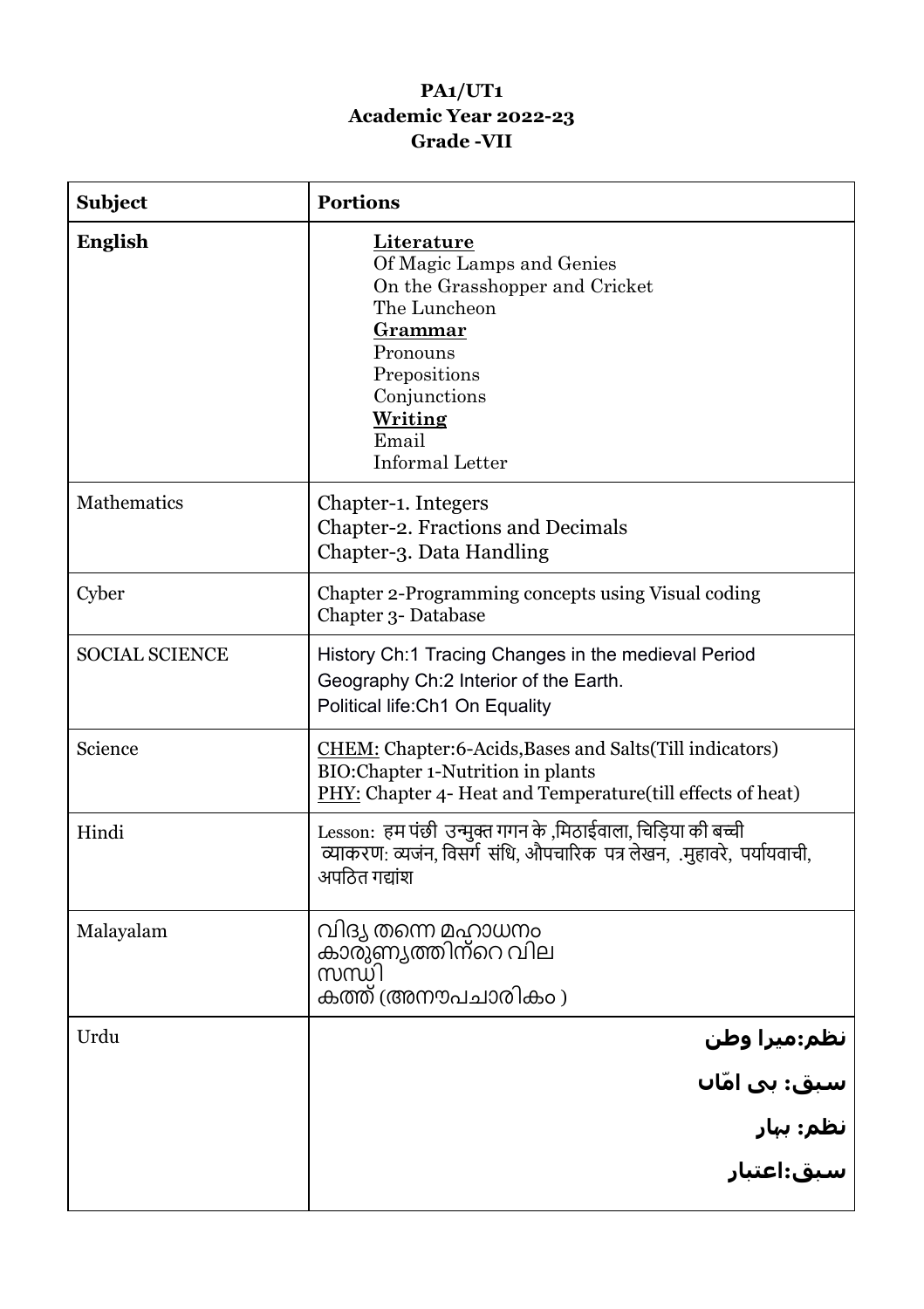| Moral science   | 2. The grass is greener on the other side<br>3. Light of wisdom<br>4. The trap<br>5. Child labour : A real story                                                                                                                                                                                                                                                                                                                                                                                                                   |
|-----------------|------------------------------------------------------------------------------------------------------------------------------------------------------------------------------------------------------------------------------------------------------------------------------------------------------------------------------------------------------------------------------------------------------------------------------------------------------------------------------------------------------------------------------------|
| Islamic studies | UNIT 1. LESSON 1 RESURRECTION AND RAISING UP.<br>UNIT 1 LESSON 2. THE PEOPLE WHO WILL BE IN THE SHADE OF<br><b>MOST GRACIOUS.</b><br>UNIT 2 LESSON 5. DRY ABLUTION.                                                                                                                                                                                                                                                                                                                                                                |
| <b>MSCS</b>     | UNIT 1:Individual Responsibilities, Duties and Moral Obligations<br>Lesson 1-What is meant by duties and responsibilities?<br>Lesson 4-Moral rules<br><b>UNIT 2: Making Better Decisions</b><br>Lesson 1-Staying safe at home and outside<br>Lesson 2-Responding to harmful situations<br><b>UNIT 3:East Asia</b><br>Lesson 1-The geography of East Asia<br>Lesson 2-Engineering and civilization in Ancient China<br>Lesson 3-Chinese technology, science and medicine<br>Lesson 4-Spreading cultures in china and southeast Asia |
| Arabic          | الوحدة الأولى ـ العمل<br>الدرس الأوّل - كيف قضيت إجازتي ؟<br>الدرس الثاني - أساعد أمّي                                                                                                                                                                                                                                                                                                                                                                                                                                             |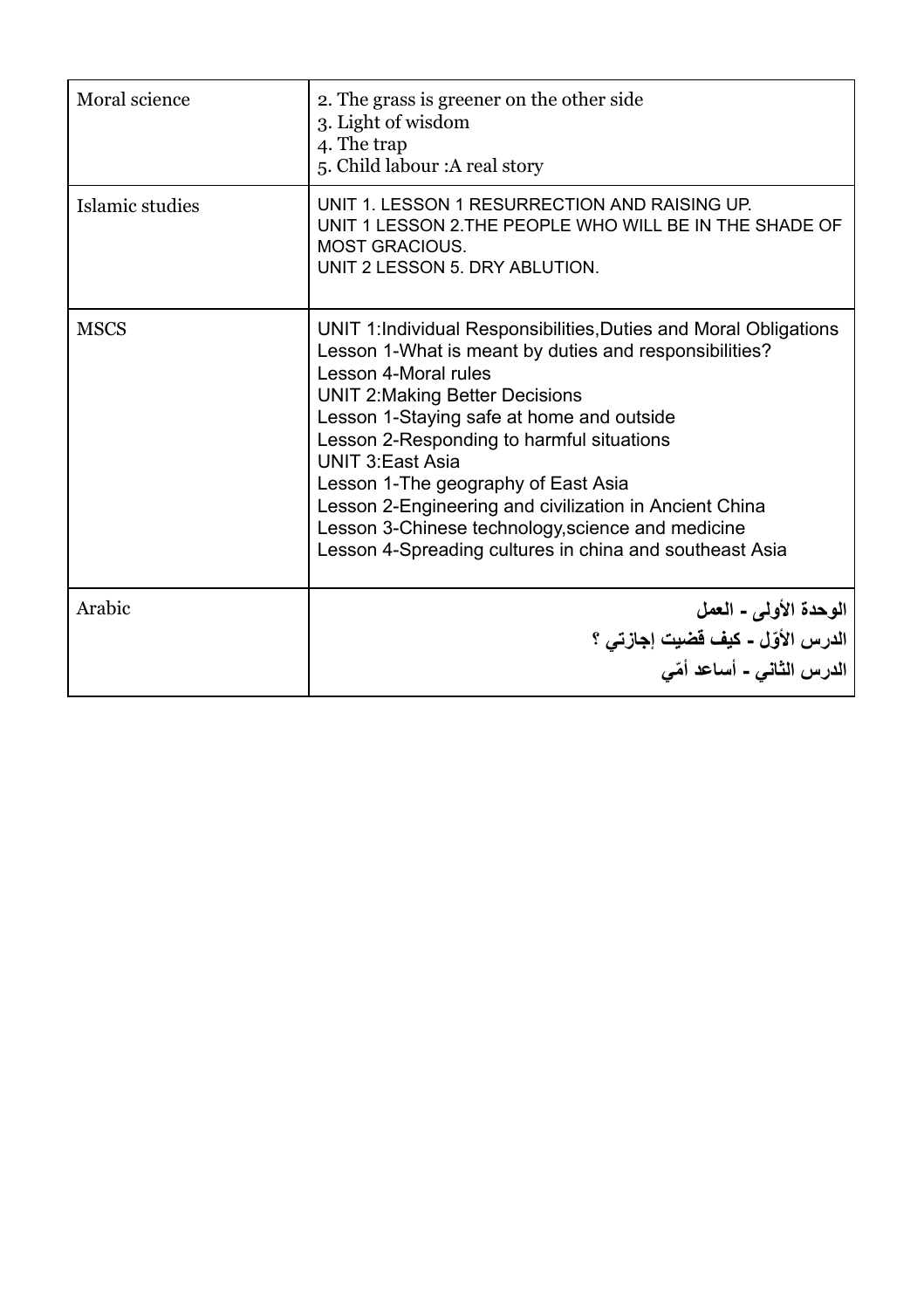### **PA1/UT1 Academic Year 2022-23 Grade -VIII**

| <b>Subject</b>        | <b>Portions</b>                                                                                                                                                                                                                      |
|-----------------------|--------------------------------------------------------------------------------------------------------------------------------------------------------------------------------------------------------------------------------------|
| English               | Literature:<br>The eyes have it<br>When you are old<br>The Nightingale and the Glow worm<br>Grammar:<br>Modals<br>$\bullet$<br>Transitive and Intransitive Verbs<br>Writing:<br>Formal letter-Letter to the editor<br>Notice writing |
| Mathematics           | Chapter 1: Rational numbers<br>Chapter 2: Linear Equations in One Variable<br>Chapter 3: Understanding Quadrilaterals Ex: 3.1                                                                                                        |
| Cyber                 | <b>CH1:Introduction to Python</b><br>CH2: Comments and datatype in Python(till tuples)                                                                                                                                               |
| <b>SOCIAL SCIENCE</b> | Geography: Ch: 1 Resources<br>History: Ch 2 - From Traders to Rulers<br>Politics: Ch 1 - The Indian Constitution                                                                                                                     |
| Science               | CHEMISTRY: CHAPTER 14-CHEMICAL EFFECTS OF ELECTRIC<br><b>CURRENT</b><br>BIO-Chapter 8: Cell-Structure and Functions<br>PHY- Chapter 11-Force and Pressure                                                                            |
| Hindi                 | भगवान के डाकिए(कविता), पाठ -लाख की चूड़ियाँ (कहानी ),  पाठ - बस की<br>यात्रा (व्यंग्य),<br>(व्याकरण ) - .मुहावरे, शुद्ध -अशुद्ध , समास , वाक्य रूपांतरण<br>(लेखन) -सूचना , अपठित गद्यांश . कहानी , विज्ञापन .पत्र लेखन (औपचारिक)     |
| Malayalam             | പാഠം :<br>ദയ എന്ന പെൺ്കുട്ടി<br>അരിയില്ലാഞ്ഞിട്ടു്<br>എങ്ങനെ ഒരു കഥയെഴുതാം<br>വ്യാകരണം രേചന :<br>അവധാരണം , കത്ത് , അംഗവാക്യം -അംഗി<br>വാക്യം , പ്രയോഗം , വാക്യശുദ്ധി, മലയാള<br>സന്ധി, വാകൃരചന                                        |
|                       |                                                                                                                                                                                                                                      |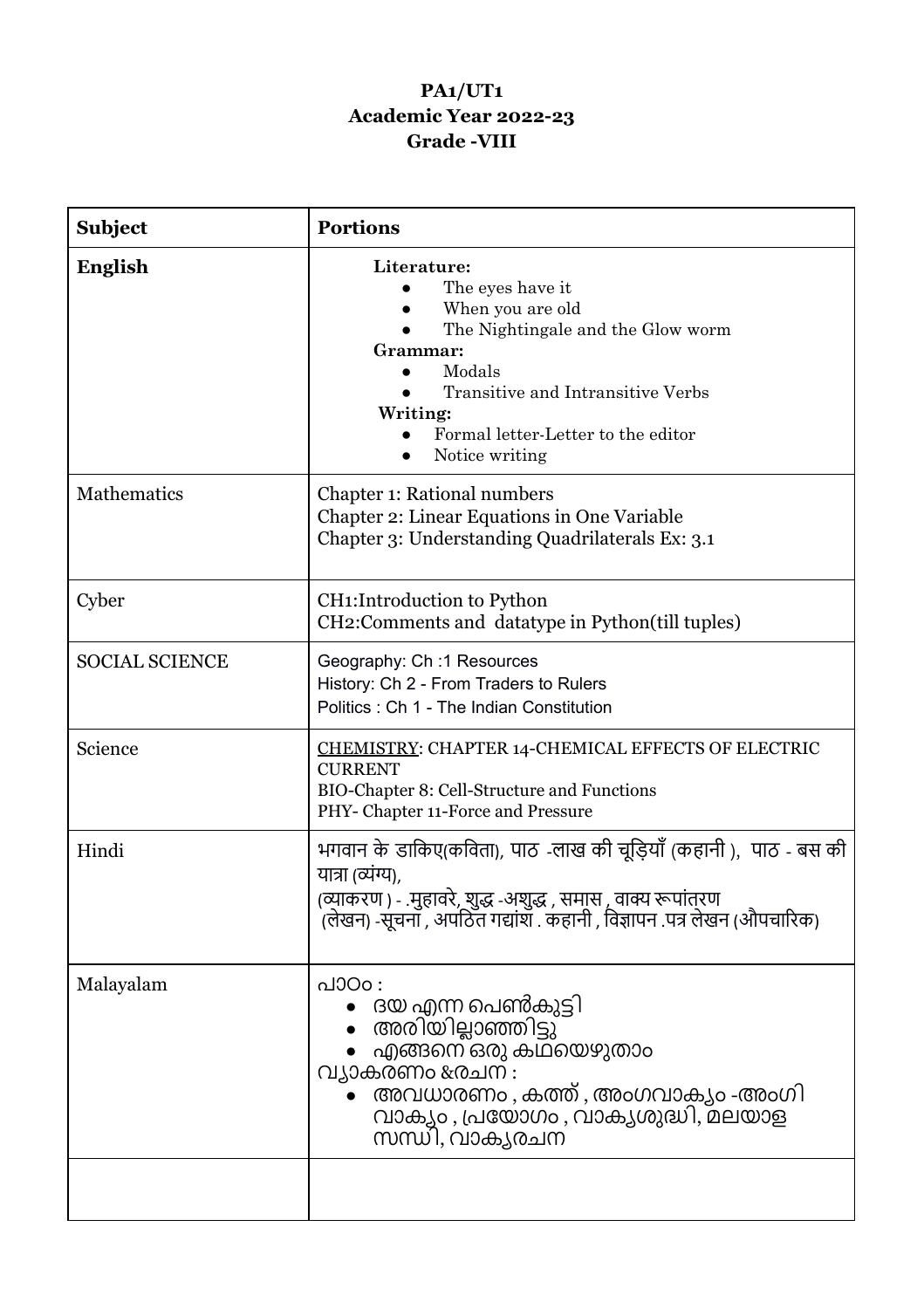| Urdu            |                                                                                                                                                                                                                                                                                                                                                                                                                   |
|-----------------|-------------------------------------------------------------------------------------------------------------------------------------------------------------------------------------------------------------------------------------------------------------------------------------------------------------------------------------------------------------------------------------------------------------------|
|                 | <u>ماں کا خواب</u><br>۔ ایک مزے دار کہا تھ<br>۔ باکہ ، اور باکہ ، اور باکہ ، کا جا دو گر۔<br>گُل عباس                                                                                                                                                                                                                                                                                                             |
|                 |                                                                                                                                                                                                                                                                                                                                                                                                                   |
|                 |                                                                                                                                                                                                                                                                                                                                                                                                                   |
| Moral science   | Chapter 2: The lessons of life<br>Chapter 3: Does God Exist?<br>Chapter 4: ReUnion<br>Chapter 5: The tale of pots                                                                                                                                                                                                                                                                                                 |
| Islamic studies | Unit 1: Lesson 1: Honesty of the Prophet (Surat Ya-sin)<br>Unit 1: Lesson 3: Acts are Judged Only by intentions<br>Unit 2: Lesson 4 : Prayer for certain purposes                                                                                                                                                                                                                                                 |
| <b>MSCS</b>     | Unit 1 Ethics in the Context of Communities<br>(Lesson 1&2 Definition of Community & The Role of our<br>Communities)<br><b>Unit 2: Valuing Diversity</b><br>(Lesson 1&4 Understanding Diversity and Equality & Being<br>'Different' Is not so Bad)<br><b>Unit 3: African Civilizations</b><br>Lesson 1 Land and Resources of Africa<br>Lesson 2 Ancient African Civilizations<br>Lesson 3 Traditional African Art |
| Arabic          | الوحدة الأولى - التعايش والتسامح<br>الديني الأمّا، -لا للتنم<br>الدرس الأوّل -لا للتنمر<br>الوحدة الأولى - التعايش والتسامح<br>الدّرس الثانب - صديقب الغريب                                                                                                                                                                                                                                                       |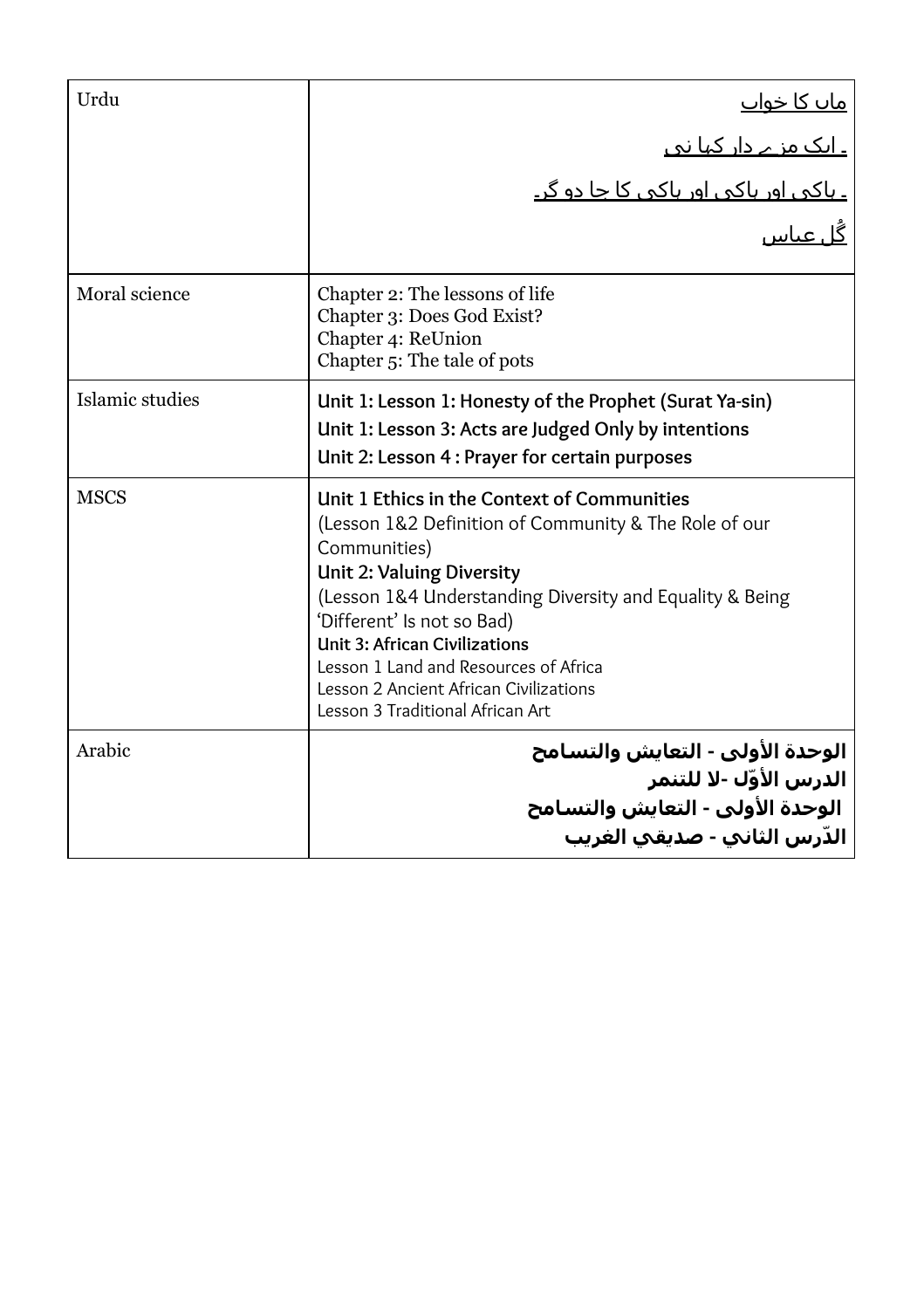# **PA1/UT1 Academic Year 2022-23 Grade -IX**

| <b>Subject</b>          | <b>Portions</b>                                                                                                                                                                                                                                                                                                                                                                                     |
|-------------------------|-----------------------------------------------------------------------------------------------------------------------------------------------------------------------------------------------------------------------------------------------------------------------------------------------------------------------------------------------------------------------------------------------------|
| English                 | <b>Beehive</b><br>The Fun They Had<br>The Road Not Taken<br>The Sound Of Music<br>The Wind<br><b>Moments</b><br>The Lost child<br>The Adventures of Toto<br><b>Writing &amp; Grammar</b><br><b>Story Writing</b><br>Diary Entry<br>Descriptive Paragraph<br>Integrated grammar<br><b>Reading Comprehension: Unseen passage</b>                                                                      |
| Maths                   | Chapter 1: Number Systems<br>Chapter 3 : Coordinate Geometry<br>Chapter 4 : Linear Equations in two Variables                                                                                                                                                                                                                                                                                       |
| Artificial Intelligence | Ch <sub>1</sub> -Introduction to AI<br>Ch <sub>3</sub> - Uses of AI and AI ethics                                                                                                                                                                                                                                                                                                                   |
| <b>SOCIAL SCIENCE</b>   | <b>Economics:</b> Chapter 1- The Story of Village Palampur<br>Geography: Chapter 1-. India Size and Location<br><b>Politics:</b><br>Chapter 1- What is Democracy? Why Democracy?<br>Chapter- 1- The French Revolution<br><b>History:</b><br>Geography:: Chapter: 2 - Physical Features of India                                                                                                     |
| <b>MSCS</b>             | Unit 1- Introduction to Global Ethics<br>*Global ethics in the context of Global issues<br>*International relations of the UAE<br>Unit 2 - Financial awareness<br>*Realising the value of money<br>*The Dangers of wealth and greed<br>Unit 3 - The UAE History and Heritage<br>*The UAE Landscape and Jebel Faya<br>*The Bronze Age and Umm-an Nar<br>*The impact of the Falaj during the Iron Age |
| Science                 | CHEM: 2-Is Matter Around Us pure?<br>PHY:- Motion<br>BIO: The fundamental unit of life (upto mitochondria).                                                                                                                                                                                                                                                                                         |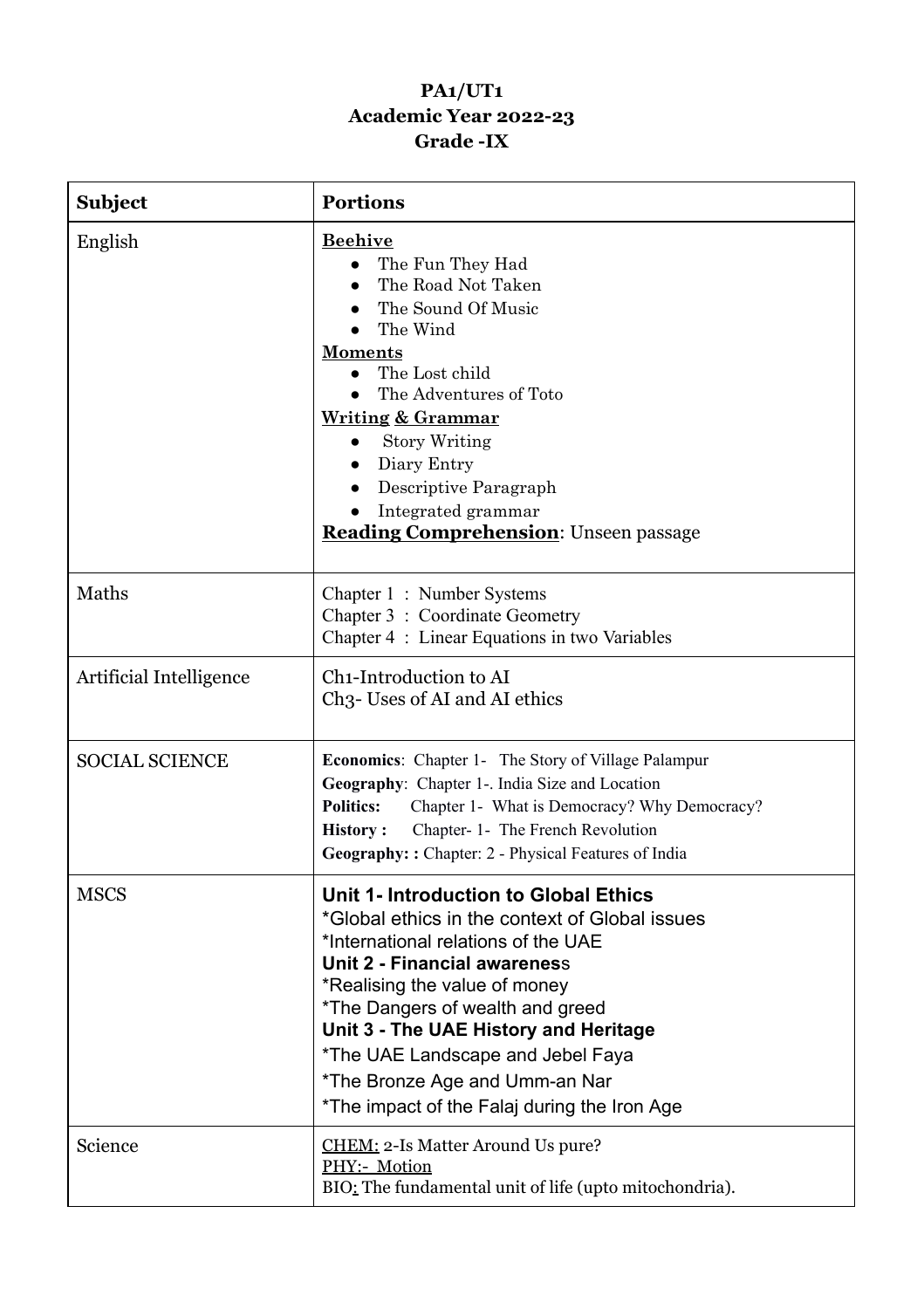| Hindi                 | पाठ -दुःख का अधिकार, पाठ -एवरेस्ट मेरी शिखर यात्रा ,पाठ -स्मृति, रैदास के पद<br>व्याकरण्-समास , मुहावरे, शब्द और पद , रचना के आधार पर वाक्य भेद<br>लेखन- औपचारिक , अनौपचारिक पत्र, विज्ञापन, अनुच्छेद , कहानी, सूचना,<br>,अपठित गद्यांश,                           |
|-----------------------|--------------------------------------------------------------------------------------------------------------------------------------------------------------------------------------------------------------------------------------------------------------------|
| Malayalam             | പാഠം:<br>വിശ്വംദീപമയം (പദ്യം )<br>വെള്ളച്ചാട്ടത്തിന്റെ ഇടിമുഴക്കം ഗ്രദ്യം)<br>കാളകൾ (പദ്യം )<br>ഉപപാഠാ:<br>തേജസ്ഥിയായ വാഗ്മി - പാഠം.1<br>വ്യാകരണം രേചന :<br>അവധാരണം, കത്ത് ,ഉപന്യാസം,<br>അംഗവാക്യം -അംഗി വാക്യം , പ്രയോഗം ,<br>വാക്യശുദ്ധി, സമാസം ,സന്ധി, വാക്യരചന |
| <b>Special Arabic</b> | الدرس ـ 1 جيش بلادي<br>الدرس ـ 2 مكتب البريد<br>الدرس - 4 محطة القطار<br>الدرس - 5 الحياة في الريف                                                                                                                                                                 |
| Urdu                  | <u>یندو مسـلمان۔بہادر شـاہ کا یا تھی۔ نادان دوسـت۔اوس۔دیہاتی </u><br><u>لڑکی کا گیت چڑیا گھر کی سیر۔ بہادر بنو۔ احسان کا بدلہ</u>                                                                                                                                  |
| Special English       | 1. Language and Its Characteristics<br>2. British V/S American English<br>Phonetics - Description of Speech Sounds (Place of<br>3.<br>Articulation)<br>Consonant Sounds.<br>4.                                                                                     |
| Islamic studies       | 1. Surah Hujurat<br>2. The seven grave sins<br>3. The Farewell pilgrimage                                                                                                                                                                                          |
| Arabic                | <u> الوحدة الأولى  - عالم الأحلام</u>                                                                                                                                                                                                                              |
|                       | الدّرس الأول - منزل الأحلام<br>الدّرس الثاني - وظيفة الأحلام                                                                                                                                                                                                       |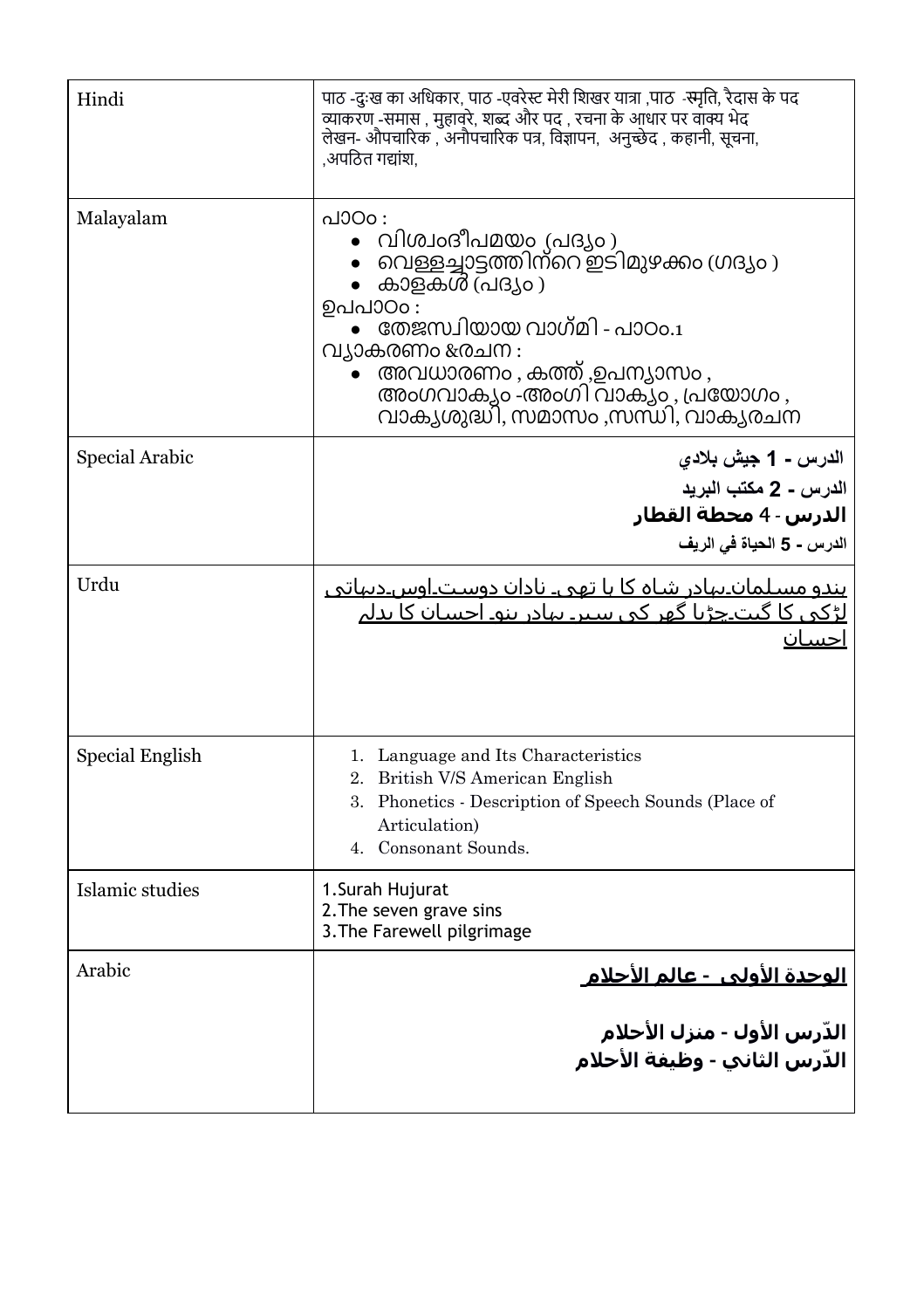# **PA1 /UT1 Academic Year 2022-23 Grade -X**

| <b>Subject</b>        | <b>Portions</b>                                                                                                                                                                                                                                                                                                                                                                       |
|-----------------------|---------------------------------------------------------------------------------------------------------------------------------------------------------------------------------------------------------------------------------------------------------------------------------------------------------------------------------------------------------------------------------------|
| English               | <b>FIRST FLIGHT:</b><br>A Letter to God<br>Dust of Snow<br>Fire and Ice<br>Nelson Mandela: Long Walk to Freedom<br>A Tiger in the Zoo<br>How to Tell Wild Animals<br>FOOTPRINTS WITHOUT FEET<br>A Triumph of Surgery<br>The Thief's Story<br>WRITING:<br>Letter of Complaint (Official)<br>Placing an order<br><b>GRAMMAR:</b><br><b>Reported Speech</b><br><b>Integrated grammar</b> |
| Maths                 | Chapter 1: Real Numbers<br>Chapter 2 : Polynomials<br>Chapter 3: Pair of Linear Equation in two Variables                                                                                                                                                                                                                                                                             |
| Vocational IT         | PartB Unit 1- Digital documentation<br>Part B Unit 2- Electronic spreadsheet( till Goal solver)<br>Part A Unit 3- Basic ICT skills                                                                                                                                                                                                                                                    |
| <b>Social Science</b> | History CH 1- Rise of Nationalism in Europe<br>Economics CH-1 Development<br>Economics CH - 2 Sectors of Indian economy<br>Geography CH -1 Resources and development<br>Politics CH-1 Power sharing                                                                                                                                                                                   |
| Science               | Phy-Light reflection and refraction (till reflection)<br>Chem-CHAPTER 1: Chemical reactions and equations (Till<br>displacement reaction)<br>Bio-Life processes (upto nutrition in human beings)                                                                                                                                                                                      |
| Hindi                 | पाठ 1-बड़े भाई साहब,साखी (कबीर),.मीरा के पद ,ताँतारा वामीरो कथा,अब<br>कहाँ दूसरे के दुःखु से दुखी होने वाले<br>ं व्याकरण - मुहावरे,रचना के आधार पर वाक्य भेद ,समास,  पदबंध<br>लेखन-विज्ञापन ,   औपचारिक पत्र ,लघु कथा लेखन,सूचना ,अनुच्छदे,अपठित<br>गद्यांश                                                                                                                           |
| Malayalam             | ലക്ഷൂണസാന്ത്വനം<br>കടൽത്തീരത്ത്<br>പ്രിയദർശനം<br>ചട്ടമ്പിസ്വാമികൾ (അധ്യായം 1)                                                                                                                                                                                                                                                                                                         |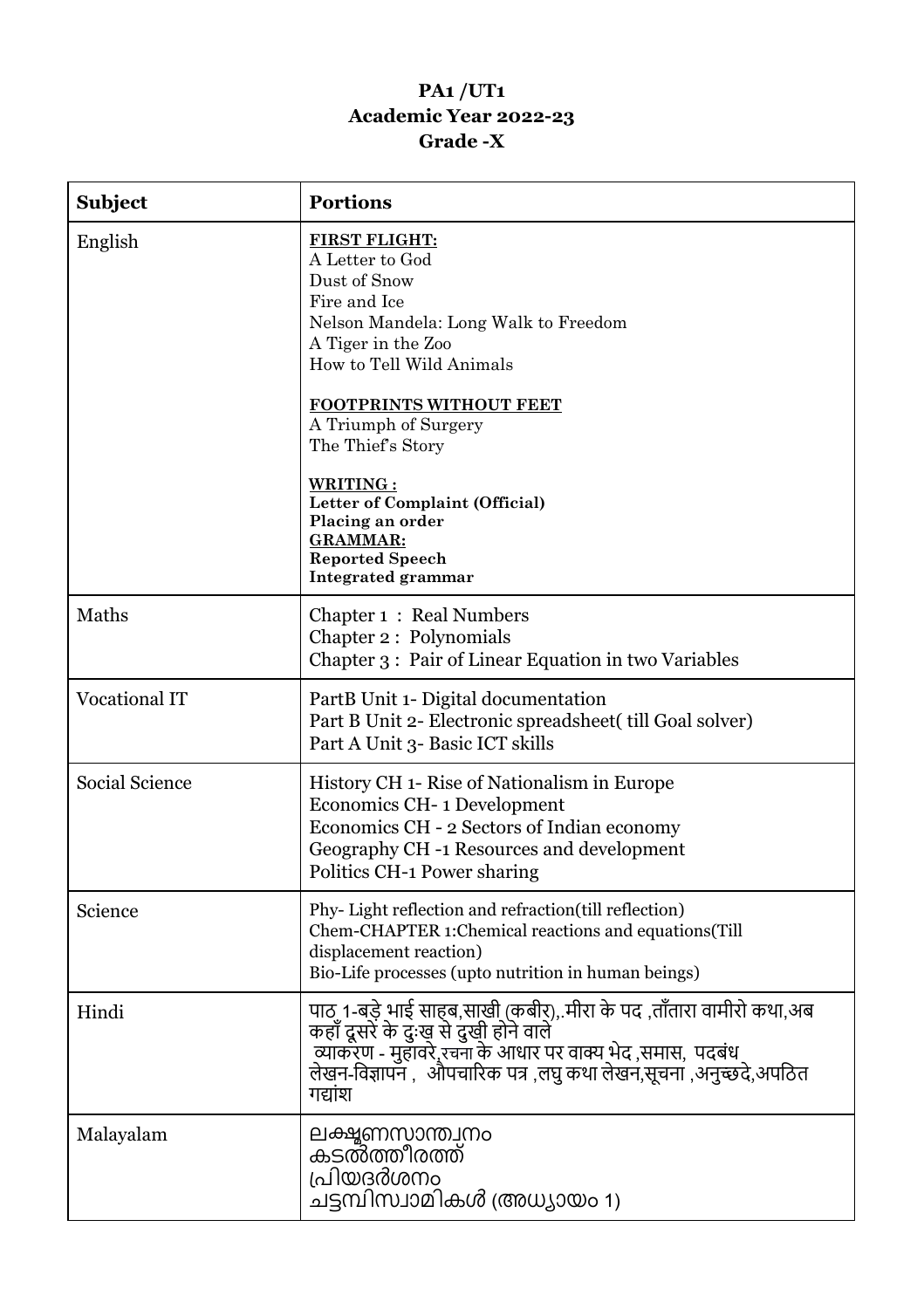| Special Arabic  | الدرس-1     بقضىي سعيد إجازته في الدراسة<br>الدر س- 2 مكتبة المدر سة<br>الدرس- 4 عصفور الجنة (نظم)<br>الدرس- 5 في قاعة الإمتحان |
|-----------------|---------------------------------------------------------------------------------------------------------------------------------|
| Urdu            | حمد۔نیکی اور بدک۔قول کا پاس۔ غزل۔ پانی کی آلودگی۔ زبانوں  کا گھر<br>بندوستان ربا عبات                                           |
| Islamic studies | Surah Al Kahf<br>Makkan Medinan Quran<br>The stages of collecting Quran                                                         |
| Special English | 1. Development of English Language<br>2. The Classification and Description of Speech sounds and<br>Transcription               |
| Optional arabic | الوحدة الأولى - مواطن صالح                                                                                                      |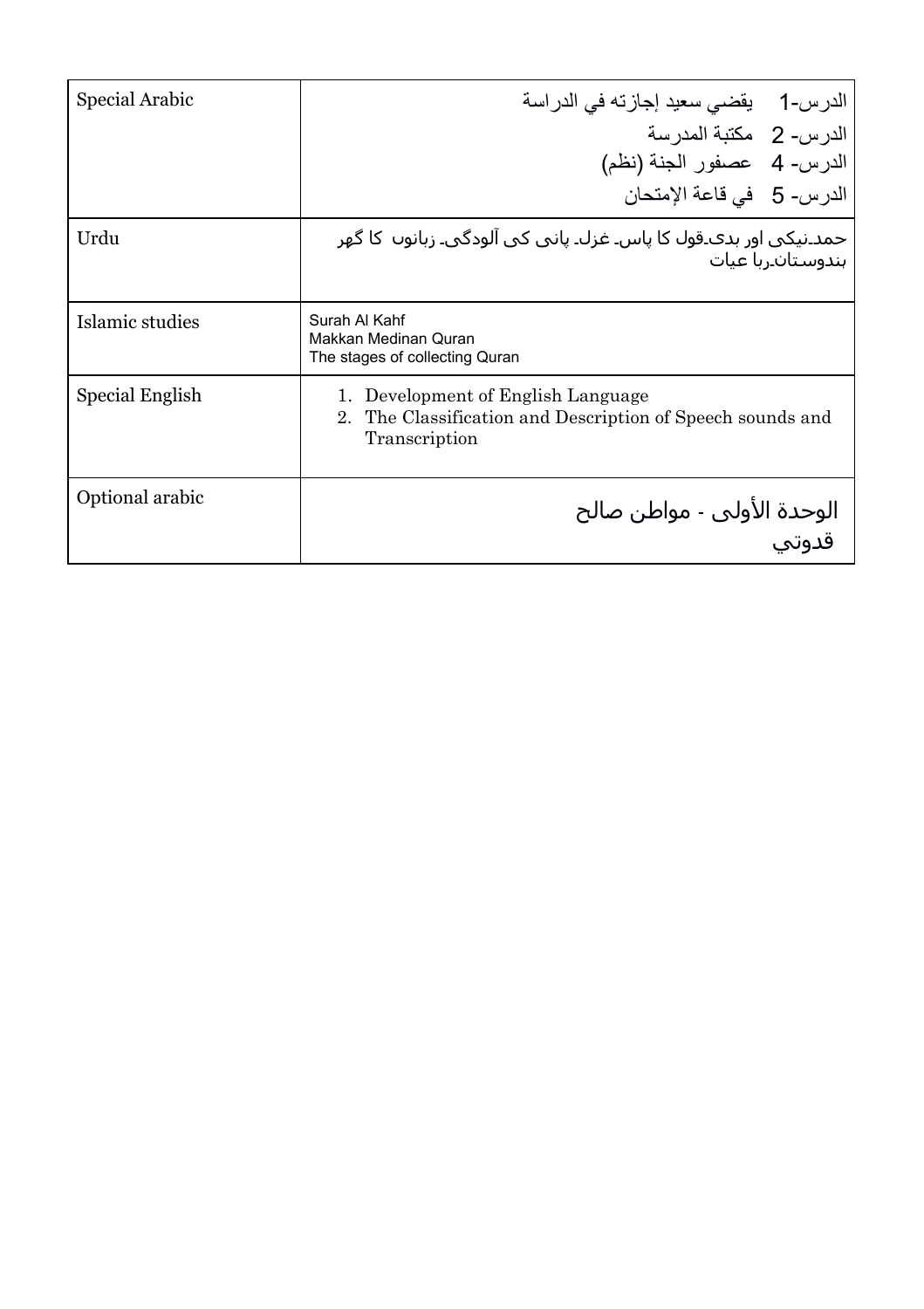#### **UT1 Academic Year 2022-23 Grade XII**

| <b>Subject</b>          | <b>Portions</b>                                                                                                                                                                                                                                                                                                                   |
|-------------------------|-----------------------------------------------------------------------------------------------------------------------------------------------------------------------------------------------------------------------------------------------------------------------------------------------------------------------------------|
| English                 | <b>Reading&amp; Writing</b>                                                                                                                                                                                                                                                                                                       |
|                         | <b>Reading Passage</b><br>Notice Writing<br>Letter writing                                                                                                                                                                                                                                                                        |
|                         | Literature                                                                                                                                                                                                                                                                                                                        |
|                         | Last Lesson<br>Lost Spring<br>The Third Level<br>My Mother at Sixty Six<br><b>Keeping Quiet</b>                                                                                                                                                                                                                                   |
| Maths                   | <b>Chapter-1-Relations and Functions</b><br>Chapter-3-Matrices<br>Chapter-4-Determinants                                                                                                                                                                                                                                          |
| IP                      | 1. Series in Pandas<br>2. DataFrames in Pandas                                                                                                                                                                                                                                                                                    |
| Physics                 | Chapter-1- Electric charges and fields<br>Chapter-2- Electric potential and Capacitance<br>Chapter-3 - Current Electricity                                                                                                                                                                                                        |
| Chemistry               | <b>Chapter 2-Solutions</b><br>Chapter 6 - Haloalkanes and Arenes - Nomenclature,<br>preparation and Physical Properties                                                                                                                                                                                                           |
| <b>Biology</b>          | Chapter 2-Sexual reproduction in flowering plants<br>Chapter 3-Human reproduction<br>Chapter 5-Principles of inheritance and variation(upto<br>Mendelian<br>inheritance)                                                                                                                                                          |
| Accountancy             | Part A; Accounting for Not for profit organization &<br>Partnership firms;<br>Chapter 2. Accounting for partnership firms -fundamentals<br>Chapter 3 - Goodwill nature & Valuation<br>Part B; ANALYSIS OF FINANCIAL STATEMENTS<br>Chapter 1. Financial statements of a company<br><b>Chapter 2. Financial Statements Analysis</b> |
| <b>Business studies</b> | Part A<br>Chapter 1 : Nature and significance of Management<br><b>Chapter 2: Principles of Management</b>                                                                                                                                                                                                                         |